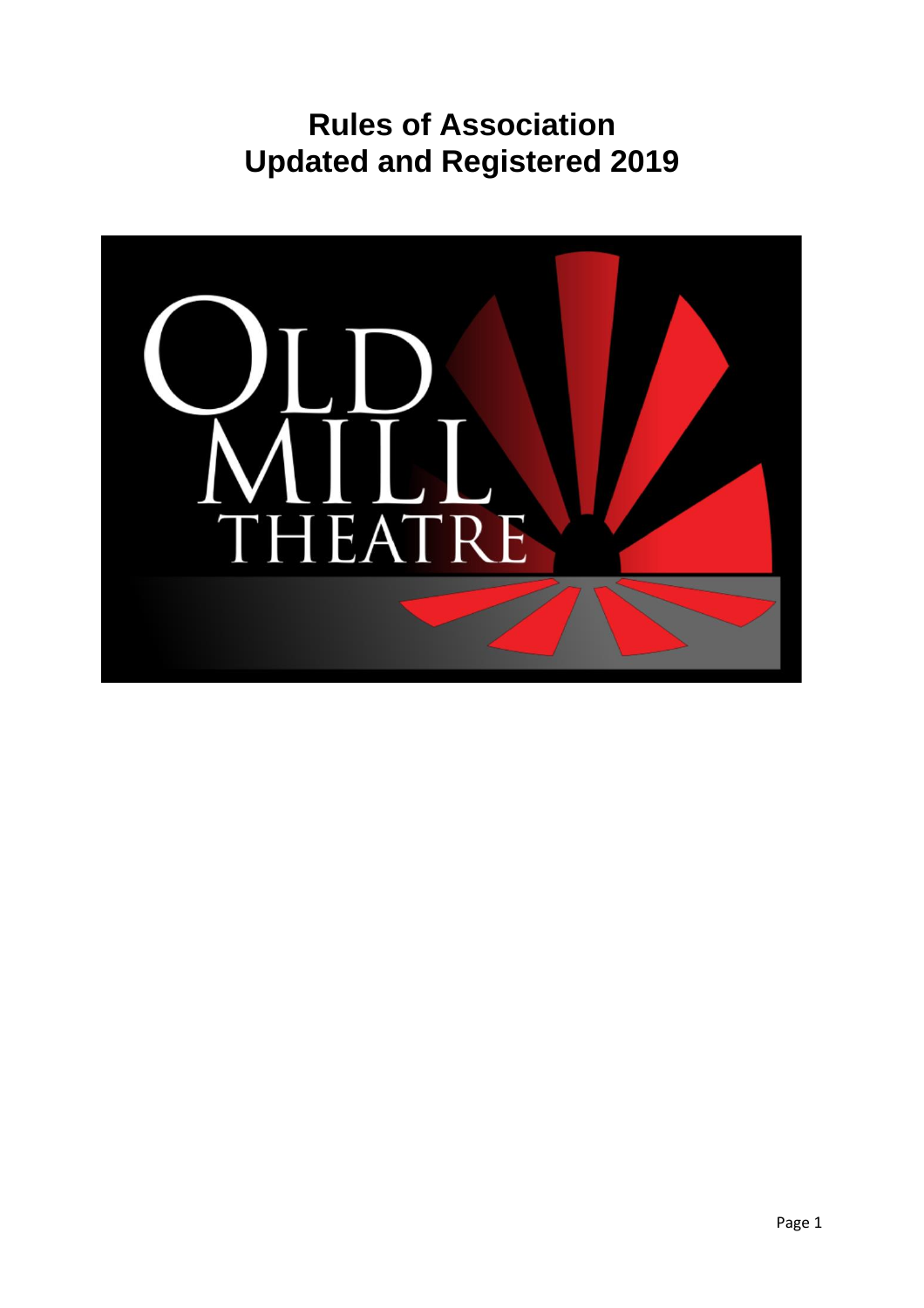## **PART 1 — PRELIMINARY**

#### **1. Terms used**

In these rules, unless the contrary intention appears —

*Act* means the *Associations Incorporation Act 2015*;

**associate member** means a member with the rights referred to in rule 8(6);

*Association* means the incorporated association to which these rules apply;

*books*, of the Association, includes the following —

- (a) register;
- (b) financial records, financial statements or financial reports, however compiled, recorded or stored;
- (c) a document;
- (d) any other record of information;

*by laws* means by-laws made by the Association under rule 64;

*chairperson* means the Board member holding office as the chairperson of the Association;

*Commissioner* means the person for the time being designated as the Commissioner under section 153 of the Act;

**board** means the management committee of the Association;

*board meeting* means a meeting of the board;

*board member* means a member of the board;

*financial records* includes —

- (a) invoices, receipts, orders for the payment of money, bills of exchange, cheques, promissory notes and vouchers; and
- (b) documents of prime entry; and
- (c) working papers and other documents needed to explain
	- (i) the methods by which financial statements are prepared; and
	- (ii) adjustments to be made in preparing financial statements;

*financial report*, of a tier 2 association or a tier 3 association, has the meaning given in section 63 of the Act;

*financial statements* means the financial statements in relation to the Association required under Part 5 Division 3 of the Act;

*financial year*, of the Association, has the meaning given in rule 2;

*general meeting*, of the Association, means a meeting of the Association that all members are entitled to receive notice of and to attend;

*member* means a person (including a body corporate) who is an ordinary member or an associate member of the Association;

*ordinary board member* means a board member who is not an office holder of the Association under rule 27(3);

*ordinary member* means a member with the rights referred to in rule 8(5);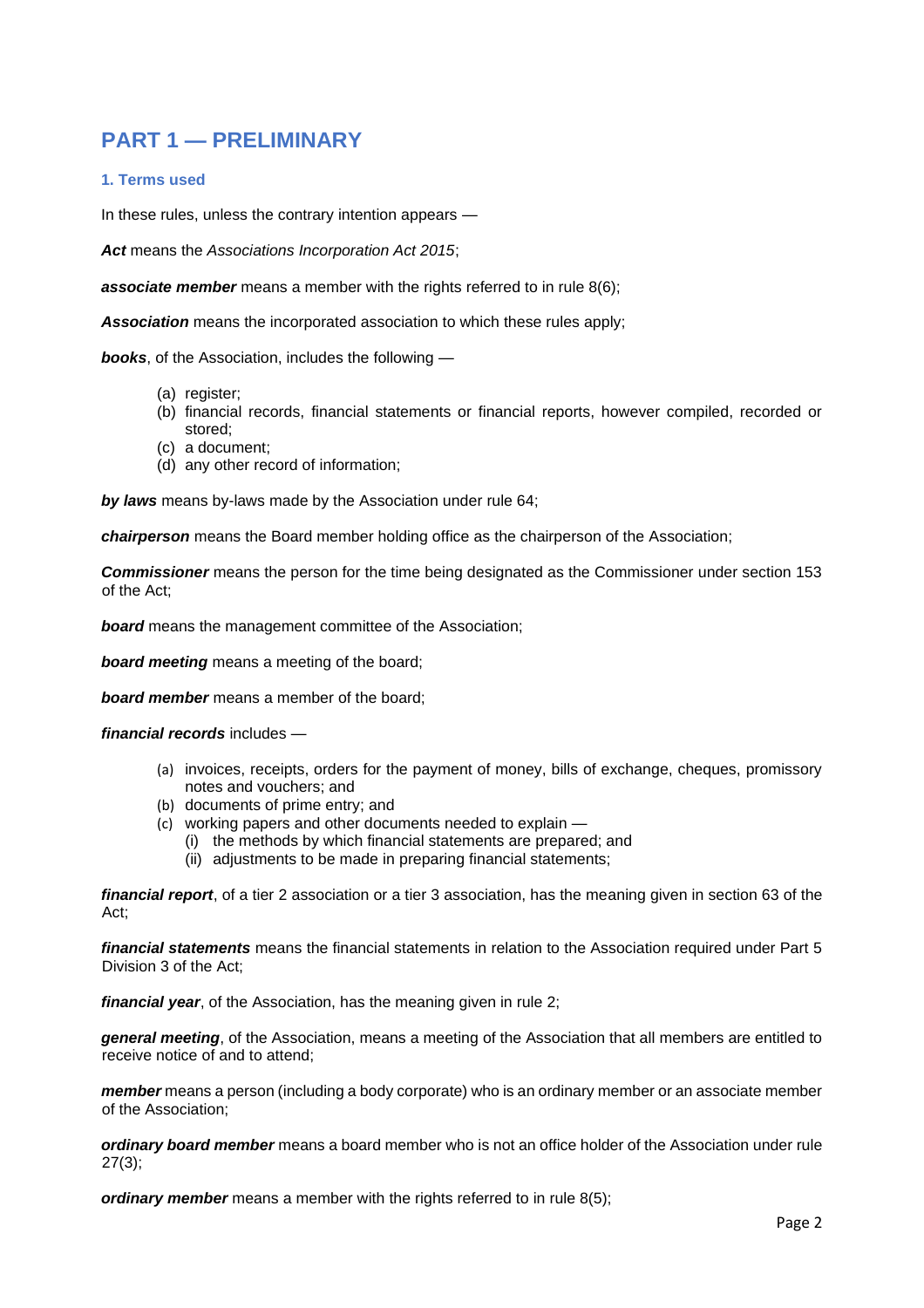*register of members* means the register of members referred to in section 53 of the Act;

*rules* means these rules of the Association, as in force for the time being;

*secretary* means the board member holding office as the secretary of the Association;

*special general meeting* means a general meeting of the Association other than the annual general meeting;

*special resolution* means a resolution passed by the members at a general meeting in accordance with section 51 of the Act;

*subcommittee* means a subcommittee appointed by the board under rule 48(1)(a);

*tier 1 association* means an incorporated association to which section 64(1) of the Act applies;

*tier 2 association* means an incorporated association to which section 64(2) of the Act applies;

*tier 3 association* means an incorporated association to which section 64(3) of the Act applies;

*treasurer* means the board member holding office as the treasurer of the Association.

#### **2. Financial year**

The association financial year shall run from 1st January to the 31<sup>st</sup> December

Each subsequent financial year of the Association is the period of 12 months commencing at the termination of the first financial year or the anniversary of that termination.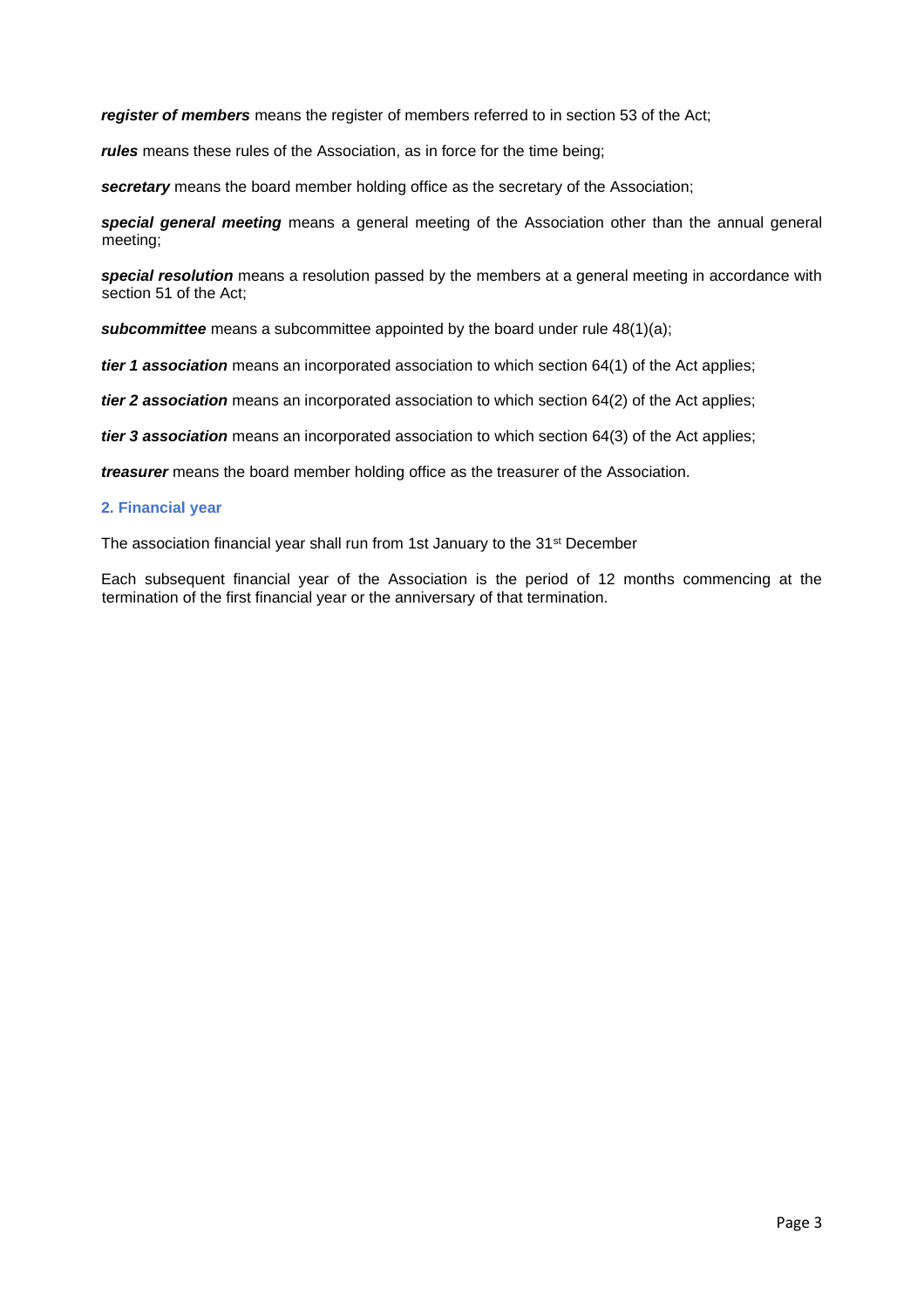## **PART 2 — ASSOCIATION TO BE NOT FOR PROFIT BODY**

#### **3. Not-for-profit body**

- (1) The property and income of the Association must be applied solely towards the promotion of the objects or purposes of the Association and no part of that property or income may be paid or otherwise distributed, directly or indirectly, to any member, except in good faith in the promotion of those objects or purposes.
- (2) A payment may be made to a member out of the funds of the Association only if it is authorised under subrule (3).
- (3) A payment to a member out of the funds of the Association is authorised if it is
	- (a) the payment in good faith to the member as reasonable remuneration for any services provided to the Association, or for goods supplied to the Association, in the ordinary course of business; or
	- (b) the payment of interest, on money borrowed by the Association from the member, at a rate not greater than the cash rate published from time to time by the Reserve Bank of Australia; or
	- (c) the payment of reasonable rent to the member for premises leased by the member to the Association; or
	- (d) the reimbursement of reasonable expenses properly incurred by the member on behalf of the Association and agreed to by the board prior to expenditure.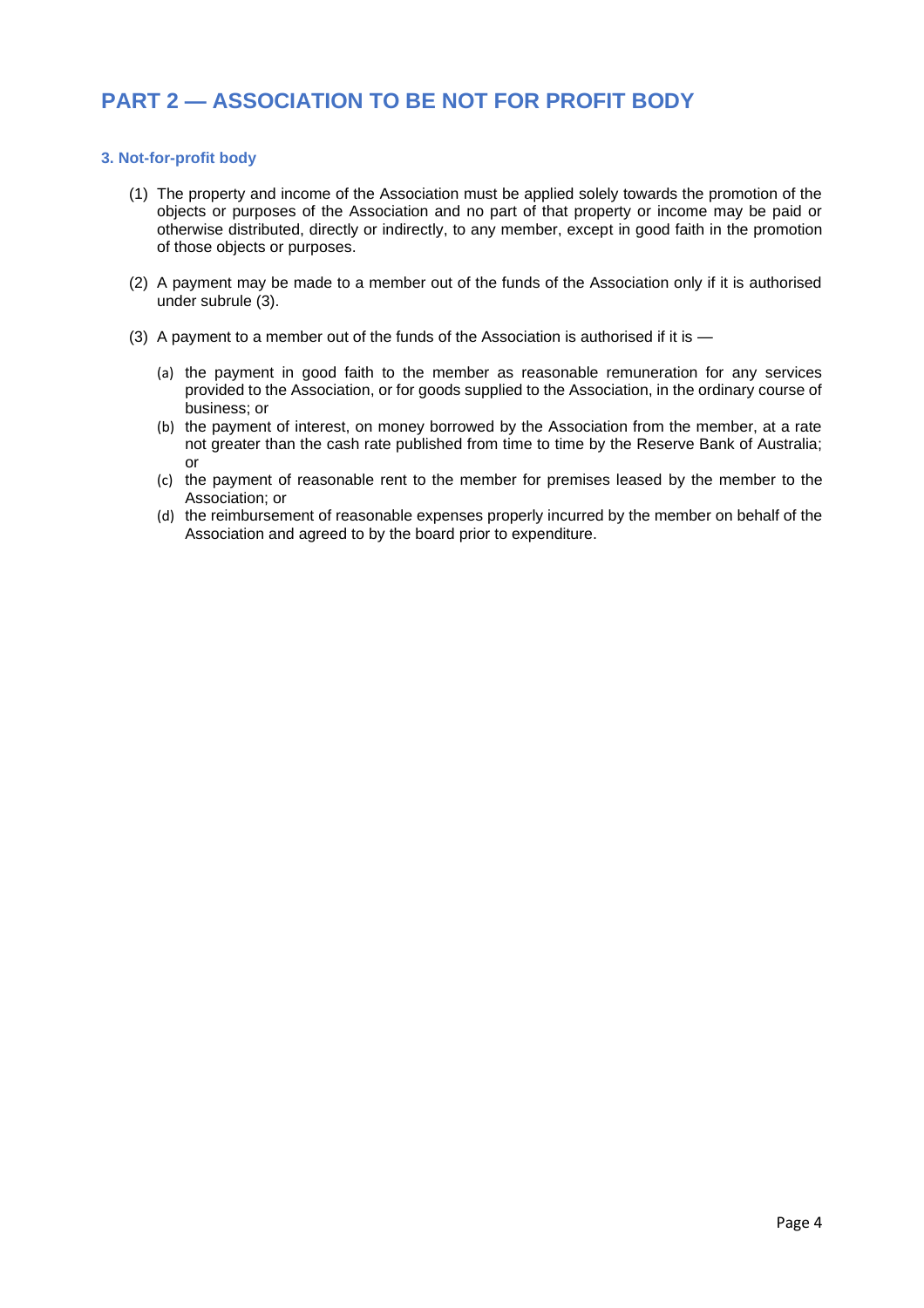## **PART 3 — MEMBERS**

### **Division 1 — Membership**

#### **4. Eligibility for membership**

(1) Any person who supports the objects or purposes of the Association is eligible to apply to become a member.

#### **5. Applying for membership**

- (1) A person who wants to become a member must apply in writing, using the current association document, to the Association.
- (2) The applicant must specify in the application the class of membership to which the application relates.

#### **6. Dealing with membership applications**

- (1) The board must consider each application for membership of the Association and decide whether to accept or reject the application.
- (2) Subject to subrule (3), the board must consider applications in the order in which they are received by the Association.
- (3) The board may delay its consideration of an application if the board considers that any matter relating to the application needs to be clarified by the applicant or that the applicant needs to provide further information in support of the application.
- (4) The board must not accept an application unless the applicant
	- (a) is eligible under rule 4; and
	- (b) has applied under rule 5.
- (5) The board may reject an application even if the applicant
	- (a) is eligible under rule 4; and
	- (b) has applied under rule 5.
- (6) The board must notify the applicant of the board's decision to accept or reject the application as soon as practicable after making the decision.
- (7) If the board rejects the application, the board is not required to give the applicant its reasons for doing so.

#### **7. Becoming a member**

An applicant for membership of the Association becomes a member when —

- (a) the board accepts the application; and
- (b) the applicant pays any membership fees payable to the Association under rule 12.

#### **8. Classes of membership**

- (1) The Association consists of the following classes of membership
	- (a) Ordinary Members has full voting rights and any other rights conferred on members by these rules or approved by resolution at a general meeting or determined by the board. Ordinary members must be over 18 years of age.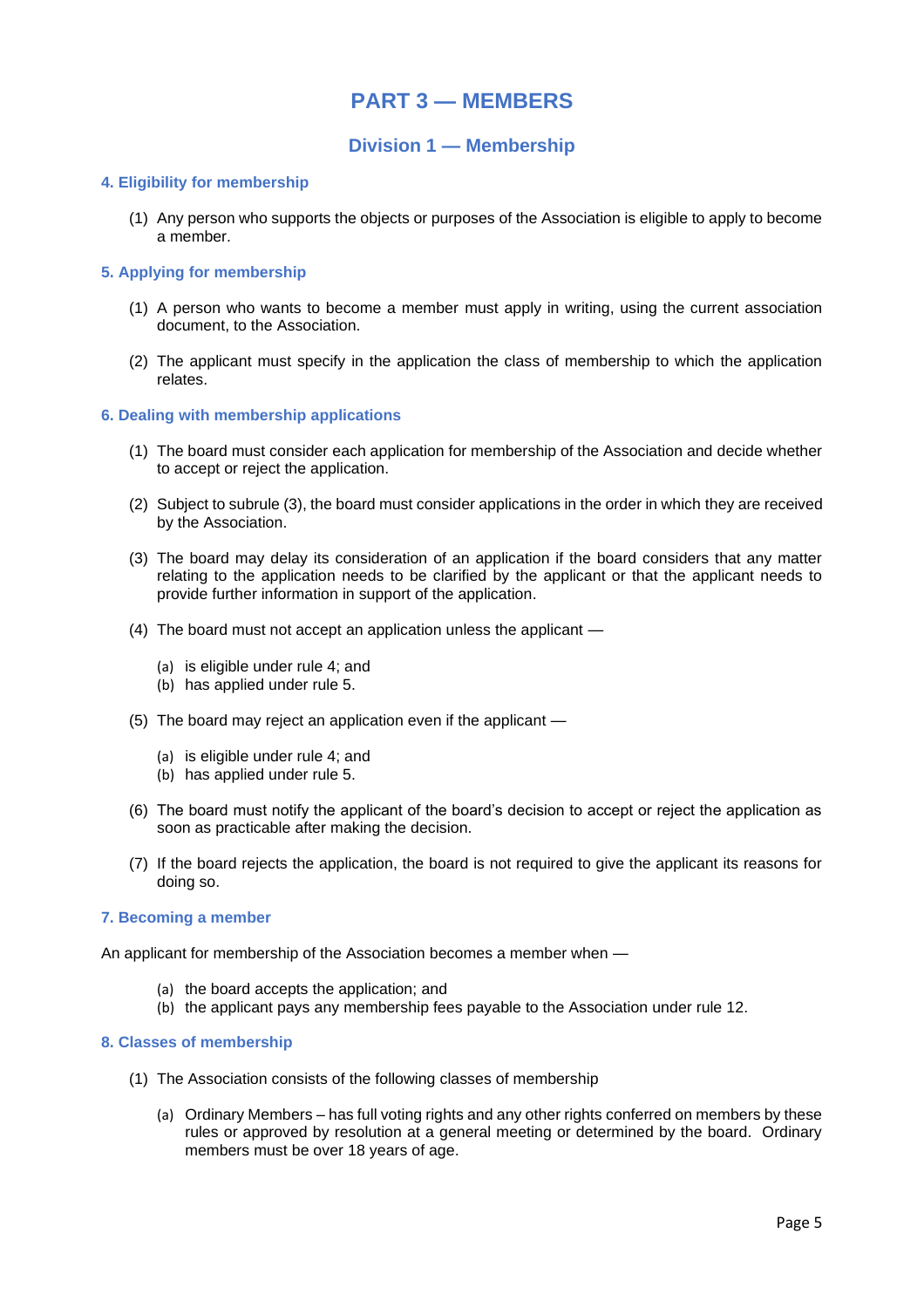- (b) Associate Members An associate member has any rights conferred on members by these rules or approved by resolution at a general meeting or determined by the board. Associate members have no voting rights.
- (2) The Association may have any class of associate membership approved by resolution at a general meeting, including junior membership, senior membership, honorary membership and life membership.
- (3) A person can only be an ordinary member or belong to one class of associate membership.
- (4) The number of members of any class is not limited unless otherwise approved by resolution at a general meeting.

#### **9. When membership ceases**

- (1) A person ceases to be a member when any of the following takes place
	- (a) for a member who is an individual, the individual dies;
	- (b) for a member who is a body corporate, the body corporate is wound up;
	- (c) the person resigns from the Association under rule 10;
	- (d) the person is expelled from the Association under rule 15;
	- (e) the person ceases to be a member under rule 12(4).
- (2) The secretary must keep a record, for at least one year after a person ceases to be a member, of —
	- (a) the date on which the person ceased to be a member; and
	- (b) the reason why the person ceased to be a member.

#### **10. Resignation**

- (1) A member may resign from membership of the Association by giving written notice of the resignation to the secretary.
- (2) The resignation takes effect
	- (a) when the secretary receives the notice; or
	- (b) if a later time is stated in the notice, at that later time.
- (3) A person who has resigned from membership of the Association remains liable for any fees that are owed to the Association (the *owed amount*) at the time of resignation.
- (4) The owed amount may be recovered by the Association in a court of competent jurisdiction as a debt due to the Association.

#### **11. Rights not transferable**

The rights of a member are not transferable and end when membership ceases.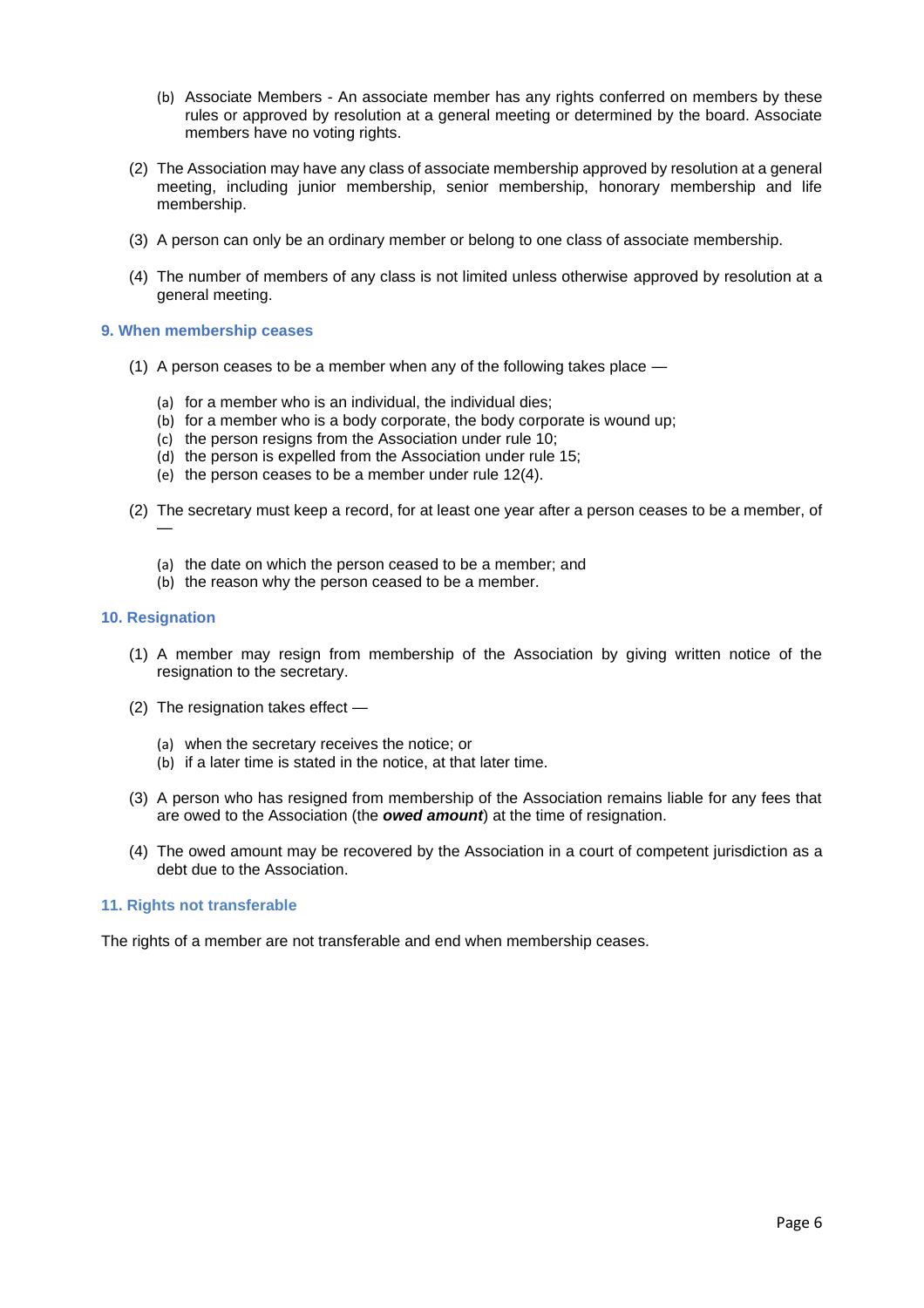## **Division 2 — Membership fees**

#### **12. Membership fees**

- (1) The board must determine the entrance fee (if any) and the annual membership fee (if any) to be paid for membership of the Association.
- (2) The fees determined under subrule (1) may be different for different classes of membership.
- (3) A member must pay the annual membership fee to the treasurer, another person authorised by the board to accept payments, or by an electronic means which has been approved by the board by the 1<sup>st</sup> January of each year.
- (4) If a member has not paid the annual membership fee within the period of 3 months after the due date, the member ceases to be a member on the expiry of that period.
- (5) If a person who has ceased to be a member under subrule (4) offers to pay the annual membership fee after the period referred to in that subrule has expired —
	- (a) the board may, at its discretion, accept that payment; and
	- (b) if the payment is accepted, the person's membership is reinstated from the date the payment is accepted.

### **Division 3 — Register of members**

#### **13. Register of members**

- (1) The secretary is responsible for the requirements imposed on the Association under section 53 of the Act to maintain the register of members and record in that register any change in the membership of the Association.
- (2) In addition to the matters referred to in section 53(2) of the Act, the register of members must include the class of membership (if applicable) to which each member belongs and the date on which each member becomes a member.
- (3) The register of members must be kept at the secretary's place of residence, or at another place determined by the board.
- (4) A member who wishes to inspect the register of members must contact the secretary to make the necessary arrangements.
- $(5)$  If
	- (a) a member inspecting the register of members wishes to make a copy of, or take an extract from, the register under section 54(2) of the Act; or
	- (b) a member makes a written request under section 56(1) of the Act to be provided with a copy of the register of members,

the board may require the member to provide a statutory declaration setting out the purpose for which the copy or extract is required and declaring that the purpose is connected with the affairs of the Association.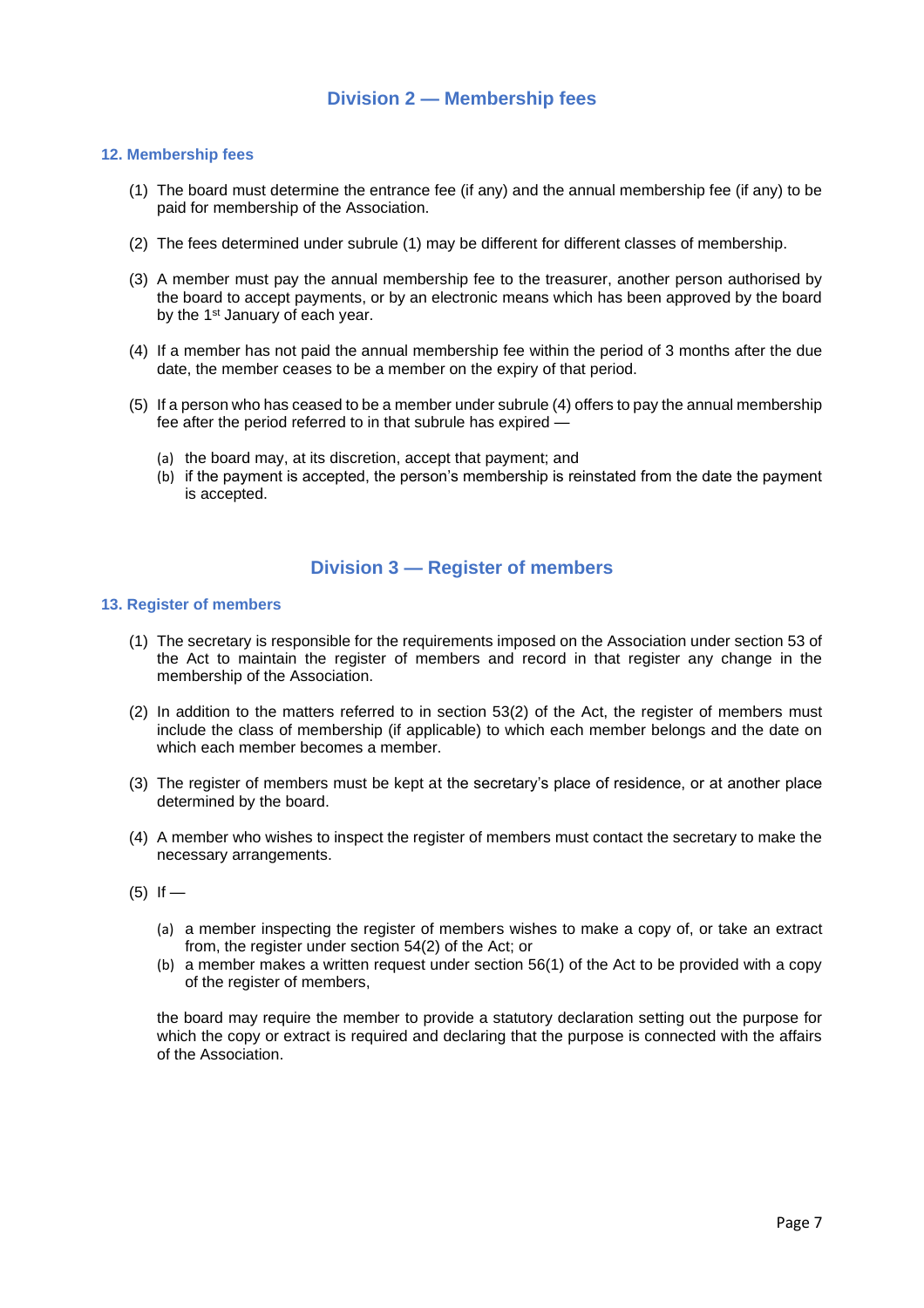## **PART 4 — DISCIPLINARY ACTION, DISPUTES AND MEDIATION**

## **Division 1 — Term used**

#### **14. Term used: member**

In this Part —

*member,* in relation to a member who is expelled from the Association, includes former member.

## **Division 2 — Disciplinary action**

#### **15. Suspension or expulsion**

- (1) The board may decide to suspend a member's membership or to expel a member from the Association if —
	- (a) the member contravenes any of these rules; or
	- (b) the member acts detrimentally to the interests of the Association.
- (2) The secretary must give the member written notice of the proposed suspension or expulsion at least 28 days before the board meeting at which the proposal is to be considered by the board.
- (3) The notice given to the member must state
	- (a) when and where the board meeting is to be held; and
	- (b) the grounds on which the proposed suspension or expulsion is based; and
	- (c) that the member, or the member's representative, may attend the meeting and will be given a reasonable opportunity to make written or oral (or both written and oral) submissions to the board about the proposed suspension or expulsion;
- (4) At the board meeting, the board must
	- (a) give the member, or the member's representative, a reasonable opportunity to make written or oral (or both written and oral) submissions to the board about the proposed suspension or expulsion; and
	- (b) give due consideration to any submissions so made; and
	- (c) decide
		- (i) whether or not to suspend the member's membership and, if the decision is to suspend the membership, the period of suspension; or
		- (ii) whether or not to expel the member from the Association.
- (5) A decision of the board to suspend the member's membership or to expel the member from the Association takes immediate effect.
- (6) The board must give the member written notice of the board's decision, and the reasons for the decision, within 7 days after the board meeting at which the decision is made.
- (7) A member whose membership is suspended or who is expelled from the Association may, within 14 days after receiving notice of the Board's decision under subrule (6), give written notice to the secretary requesting the appointment of a mediator under rule 23.
- (8) If notice is given under subrule (7), the member who gives the notice and the board are the parties to the mediation.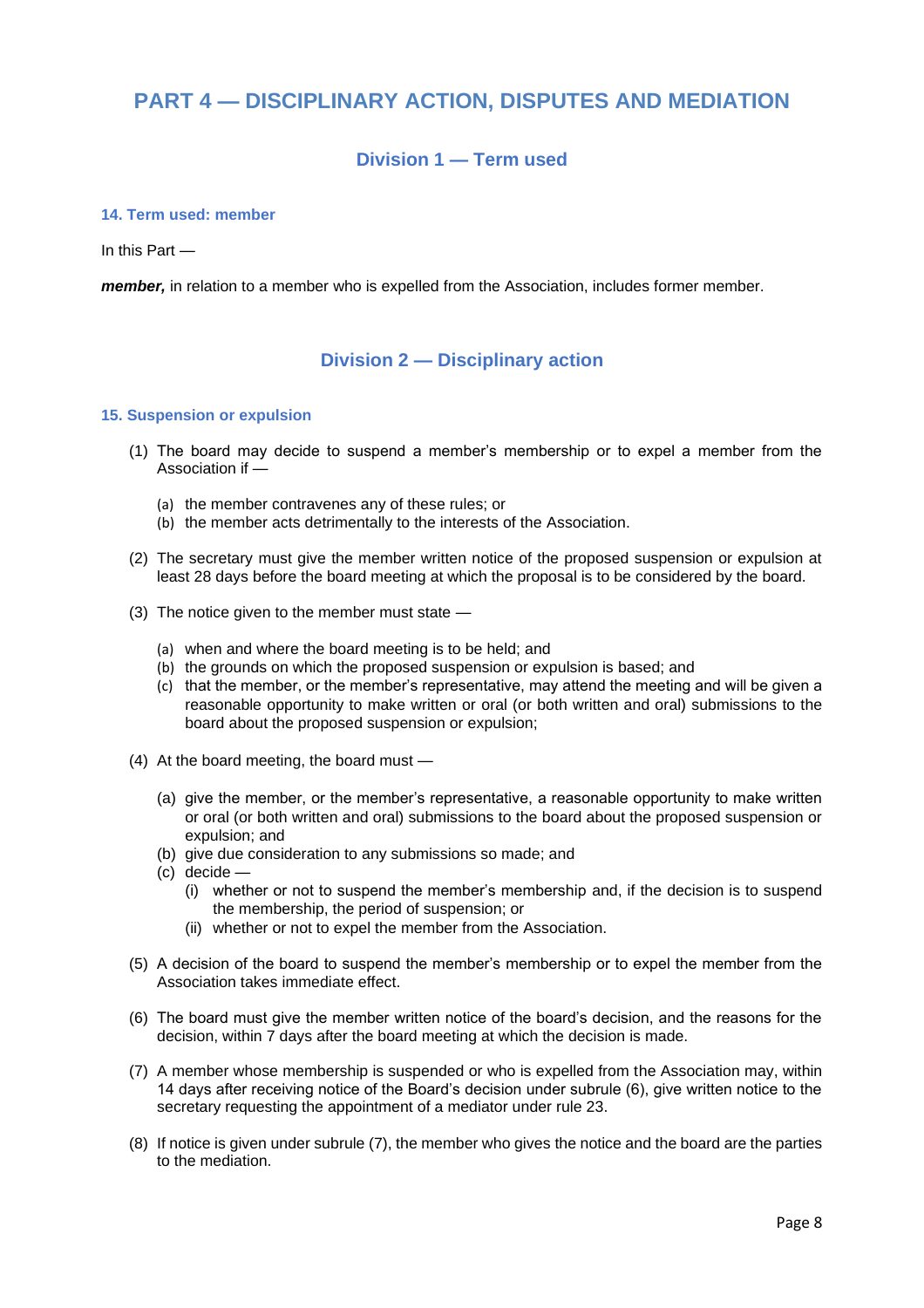#### **16. Consequences of suspension**

- (1) During the period a member's membership is suspended, the member
	- (a) loses any rights (including voting rights) arising as a result of membership; and
	- (b) is not entitled to a refund, rebate, relief or credit for membership fees paid, or payable, to the Association.
- (2) When a member's membership is suspended, the secretary must record in the register of members —
	- (a) that the member's membership is suspended; and
	- (b) the date on which the suspension takes effect; and
	- (c) the period of the suspension.
- (3) When the period of the suspension ends, the secretary must record in the register of members that the member's membership is no longer suspended.

### **Division 3 — Resolving disputes**

#### **17. Terms used**

In this Division —

*grievance procedure* means the procedures set out in this Division;

*party to a dispute* includes a person –

- (a) who is a party to the dispute; and
- (b) who ceases to be a member within 6 months before the dispute has come to the attention of each party to the dispute.

#### **18. Application of Division**

The procedure set out in this Division (the grievance procedure) applies to disputes —

- (a) between members; or
- (b) between one or more members and the Association.

#### **19. Parties to attempt to resolve dispute**

The parties to a dispute must attempt to resolve the dispute between themselves within 14 days after the dispute has come to the attention of each party.

#### **20. How grievance procedure is started**

- (1) If the parties to a dispute are unable to resolve the dispute between themselves within the time required by rule 19, any party to the dispute may start the grievance procedure by giving written notice to the secretary of —
	- (a) the parties to the dispute; and
	- (b) the matters that are the subject of the dispute.
- (2) Within 28 days after the secretary is given the notice, a board meeting must be convened to consider and determine the dispute.
- (3) The secretary must give each party to the dispute written notice of the board meeting at which the dispute is to be considered and determined at least 7 days before the meeting is held.
- (4) The notice given to each party to the dispute must state —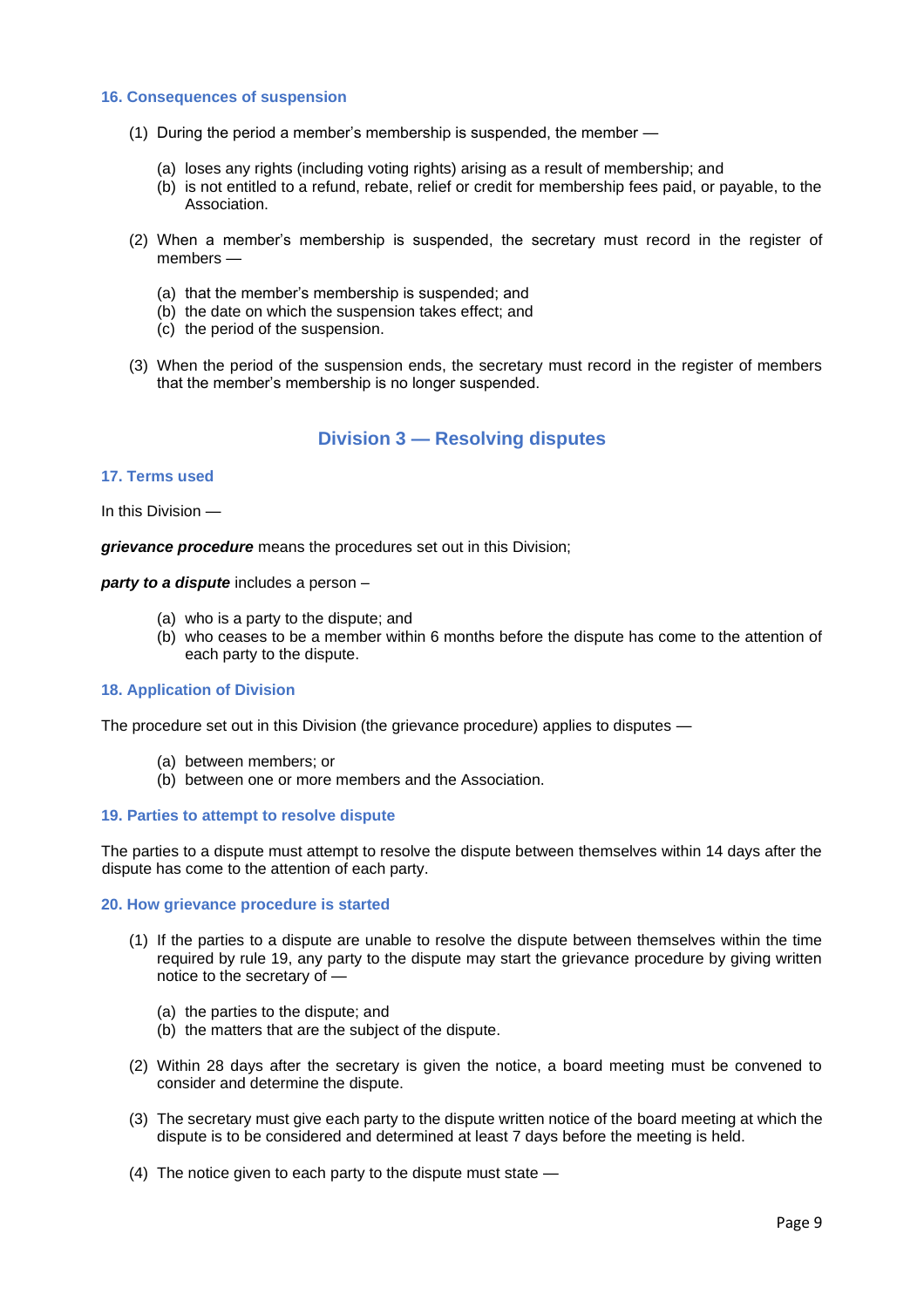- (a) when and where the board meeting is to be held; and
- (b) that the party, or the party's representative, may attend the meeting and will be given a reasonable opportunity to make written or oral (or both written and oral) submissions to the board about the dispute.

 $(5)$  If —

- (a) the dispute is between one or more members and the Association; and
- (b) any party to the dispute gives written notice to the secretary stating that the party
	- (i) does not agree to the dispute being determined by the board; and
	- (ii) requests the appointment of a mediator under rule 23,

the board must not determine the dispute.

#### **21. Determination of dispute by board**

- (1) At the board meeting at which a dispute is to be considered and determined, the board must
	- (a) give each party to the dispute, or the party's representative, a reasonable opportunity to make written or oral (or both written and oral) submissions to the board about the dispute; and
	- (b) give due consideration to any submissions so made; and
	- (c) determine the dispute.
- (2) The board must give each party to the dispute written notice of the board's determination, and the reasons for the determination, within 7 days after the board meeting at which the determination is made.
- (3) A party to the dispute may, within 14 days after receiving notice of the board's determination under subrule (1)(c), give written notice to the secretary requesting the appointment of a mediator under rule 23.
- (4) If notice is given under subrule (3), each party to the dispute is a party to the mediation.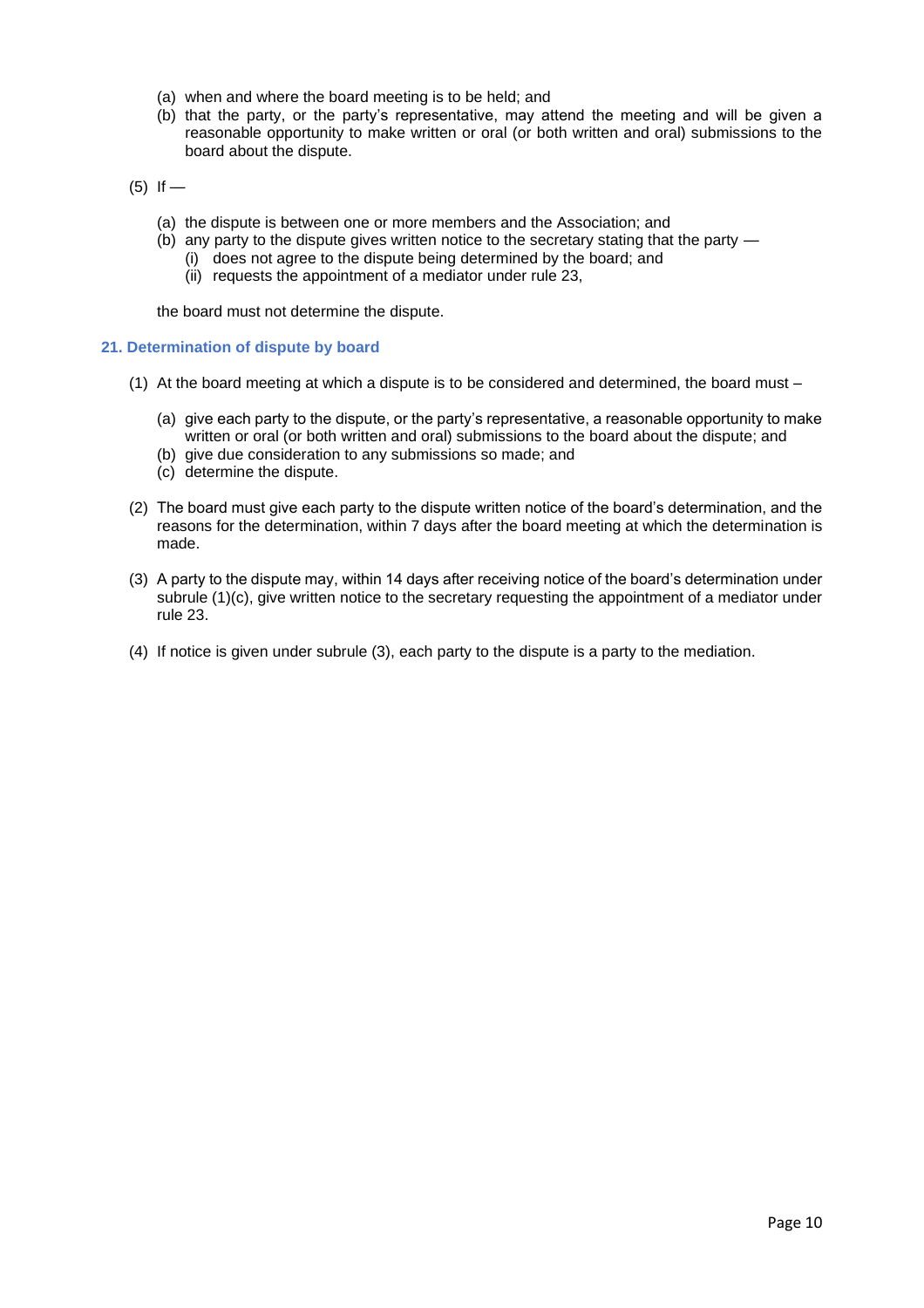### **Division 4 — Mediation**

#### **22. Application of Division**

- (1) This Division applies if written notice has been given to the secretary requesting the appointment of a mediator —
	- (a) by a member under rule 15(7); or
	- (b) by a party to a dispute under rule  $20(5)(b)(ii)$  or  $21(3)$ .
- (2) If this Division applies, a mediator must be chosen or appointed under rule 23.

#### **23. Appointment of mediator**

- (1) The mediator must be a person chosen
	- (a) if the appointment of a mediator was requested by a member under rule  $15(7)$  by agreement between the Member and the board; or
	- (b) if the appointment of a mediator was requested by a party to a dispute under rule  $20(5)(b)(ii)$ or 21(3) — by agreement between the parties to the dispute.
- (2) If there is no agreement for the purposes of subrule (1)(a) or (b), then, subject to subrules (3) and (4), the board must appoint the mediator.
- (3) The person appointed as mediator by the board must be a person who acts as a mediator for another not-for-profit body, such as a community legal centre, if the appointment of a mediator was requested by —
	- (a) a member under rule 15(7); or
	- (b) a party to a dispute under rule 20(5)(b)(ii); or
	- (c) a party to a dispute under rule 21(3) and the dispute is between one or more members and the Association.
- (4) The person appointed as mediator by the board may be a member or former member of the Association but must not —
	- (a) have a personal interest in the matter that is the subject of the mediation; or
	- (b) be biased in favour of or against any party to the mediation.

#### **24. Mediation process**

- (1) The parties to the mediation must attempt in good faith to settle the matter that is the subject of the mediation.
- (2) Each party to the mediation must give the mediator a written statement of the issues that need to be considered at the mediation at least 5 days before the mediation takes place.
- (3) In conducting the mediation, the mediator must
	- (a) give each party to the mediation every opportunity to be heard; and
	- (b) allow each party to the mediation to give due consideration to any written statement given by another party; and
	- (c) ensure that natural justice is given to the parties to the mediation throughout the mediation process.
- (4) The mediator cannot determine the matter that is the subject of the mediation.
- (5) The mediation must be confidential, and any information given at the mediation cannot be used in any other proceedings that take place in relation to the matter that is the subject of the mediation.
- (6) The costs of the mediation are to be paid by the party or parties to the mediation that requested the appointment of the mediator.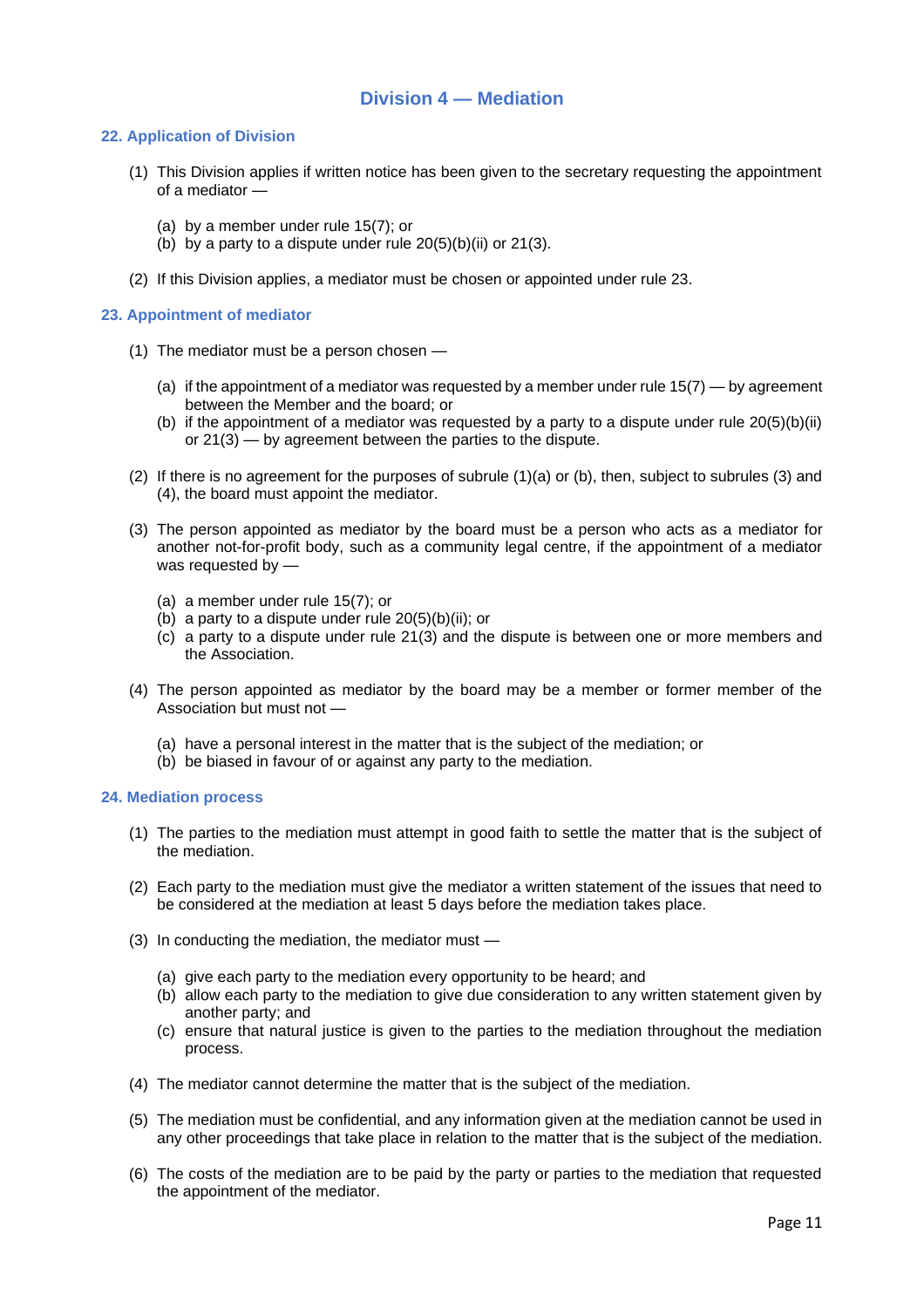#### 25. If mediation results in decision to suspend or expel being revoked

 $If -$ 

- (a) mediation takes place because a member whose membership is suspended or who is expelled from the Association gives notice under rule 15(7); and
- (b) as the result of the mediation, the decision to suspend the member's membership or expel the member is revoked,

that revocation does not affect the validity of any decision made at a board meeting or general meeting during the period of suspension or expulsion.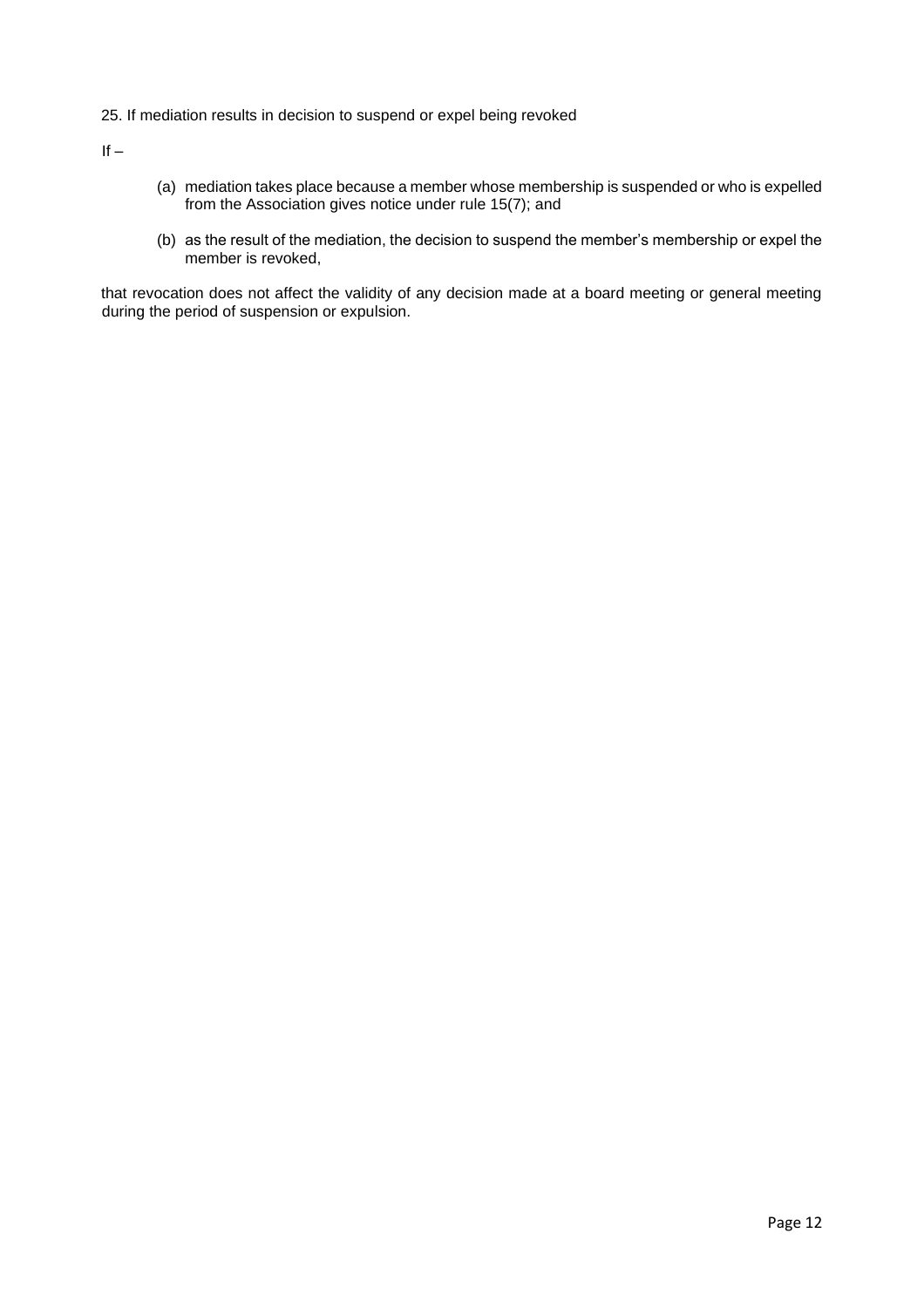## **PART5 — BOARD**

## **Division 1 — Powers of Board**

#### **26. Board**

- (1) The board members are the persons who, as the management committee of the Association, have the power to manage the affairs of the Association.
- (2) Subject to the Act, these rules, the by-laws (if any) and any resolution passed at a general meeting, the board has power to do all things necessary or convenient to be done for the proper management of the affairs of the Association.
- (3) The board must take all reasonable steps to ensure that the Association complies with the Act, these rules and the by-laws (if any).

## **Division 2 — Composition of Board and duties of members**

#### **27. Board members**

- (1) The board consist of
	- (a) the office holders of the Association; and
	- (b) between three and five ordinary board members.
- (2) The following are the office holders of the Association
	- (a) the chairperson;
	- (b) the deputy chairperson;
	- (c) the secretary;
	- (d) the treasurer.
- (3) Office holders of the Association must have been ordinary members for one year prior to joining the board.
- (4) A person may be a board member if the person is
	- (a) an individual who has reached 18 years of age; and
	- (b) an ordinary member.
- (5) A person must not hold 2 or more of the offices mentioned in subrule (3) at the same time.

#### **28. Chairperson**

- (1) It is the duty of the chairperson to consult with the secretary regarding the business to be conducted at each board meeting and general meeting.
- (2) The chairperson has the powers and duties relating to convening and presiding at board meetings and presiding at general meetings provided for in these rules.

#### **29. Secretary**

The Secretary has the following duties —

- (a) dealing with the Association's correspondence;
- (b) consulting with the chairperson regarding the business to be conducted at each board meeting and general meeting;
- (c) preparing the notices required for meetings and for the business to be conducted at meetings;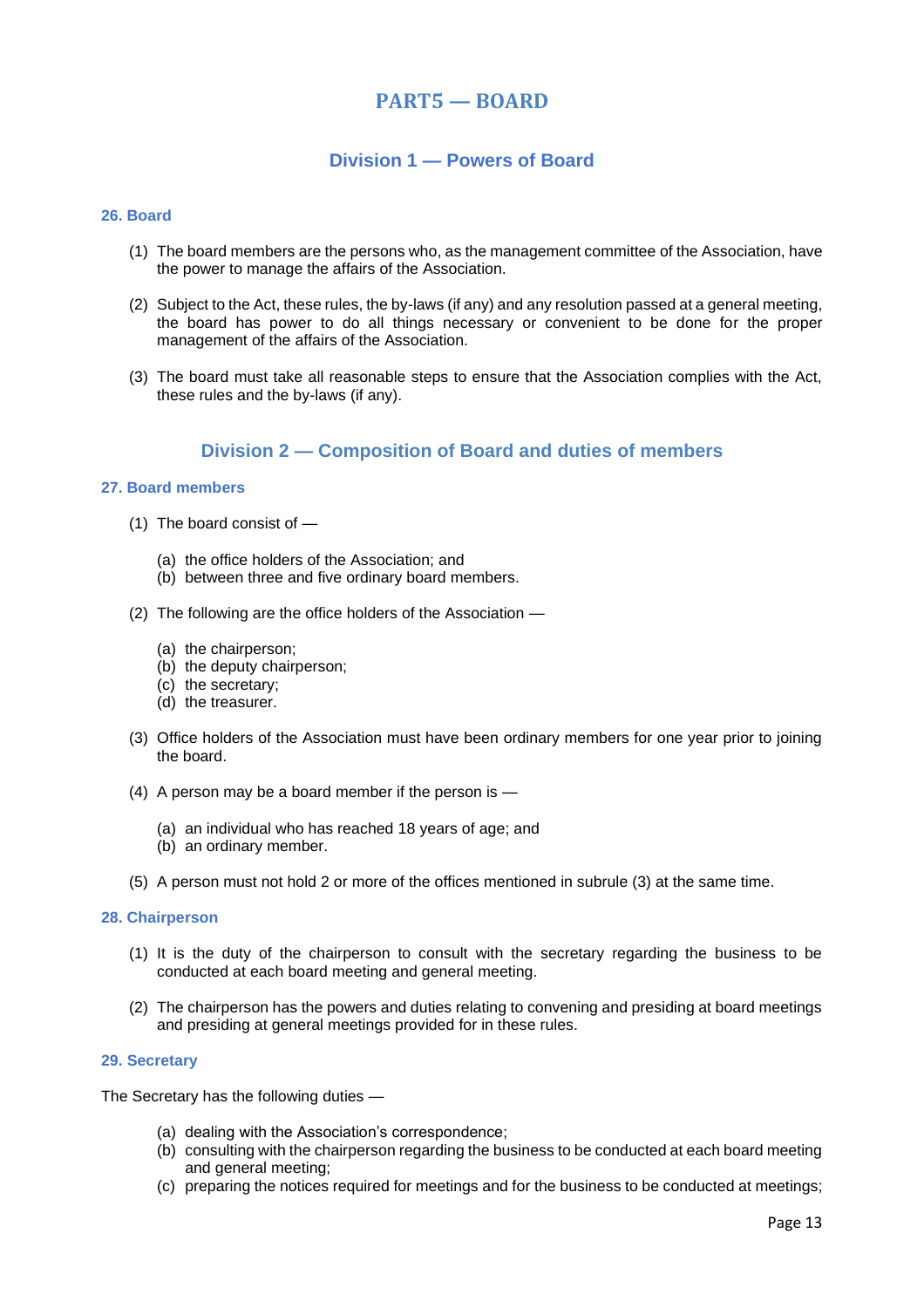- (d) unless another member is authorised by the board to do so, maintaining on behalf of the Association the register of members, and recording in the register any changes in the membership, as required under section 53(1) of the Act;
- (e) maintaining on behalf of the Association an up-to-date copy of these rules, as required under section 35(1) of the Act;
- (f) unless another member is authorised by the board to do so, maintaining on behalf of the Association a record of board members and other persons authorised to act on behalf of the Association, as required under section 58(2) of the Act;
- (g) ensuring the safe custody of the books of the Association, other than the financial records, financial statements and financial reports, as applicable to the Association;
- (h) maintaining full and accurate minutes of board meetings and general meetings;
- (i) carrying out any other duty given to the secretary under these rules or by the board.

#### **30. Treasurer**

The treasurer has the following duties —

- (a) ensuring that any amounts payable to the Association are collected and issuing receipts for those amounts in the Association's name;
- (b) ensuring that any amounts paid to the Association are credited to the appropriate account of the Association, as directed by the board;
- (c) ensuring that any payments to be made by the Association that have been authorised by the board or at a general meeting are made on time;
- (d) ensuring that the Association complies with the relevant requirements of Part 5 of the Act;
- (e) ensuring the safe custody of the Association's financial records, financial statements and financial reports, as applicable to the Association;
- (f) coordinating the preparation of the Association's financial statements before their submission to the Association's annual general meeting;
- (g) providing any assistance required by an auditor or reviewer conducting an audit or review of the Association's financial statements or financial report under Part 5 Division 5 of the Act;
- (h) carrying out any other duty given to the treasurer under these rules or by the board.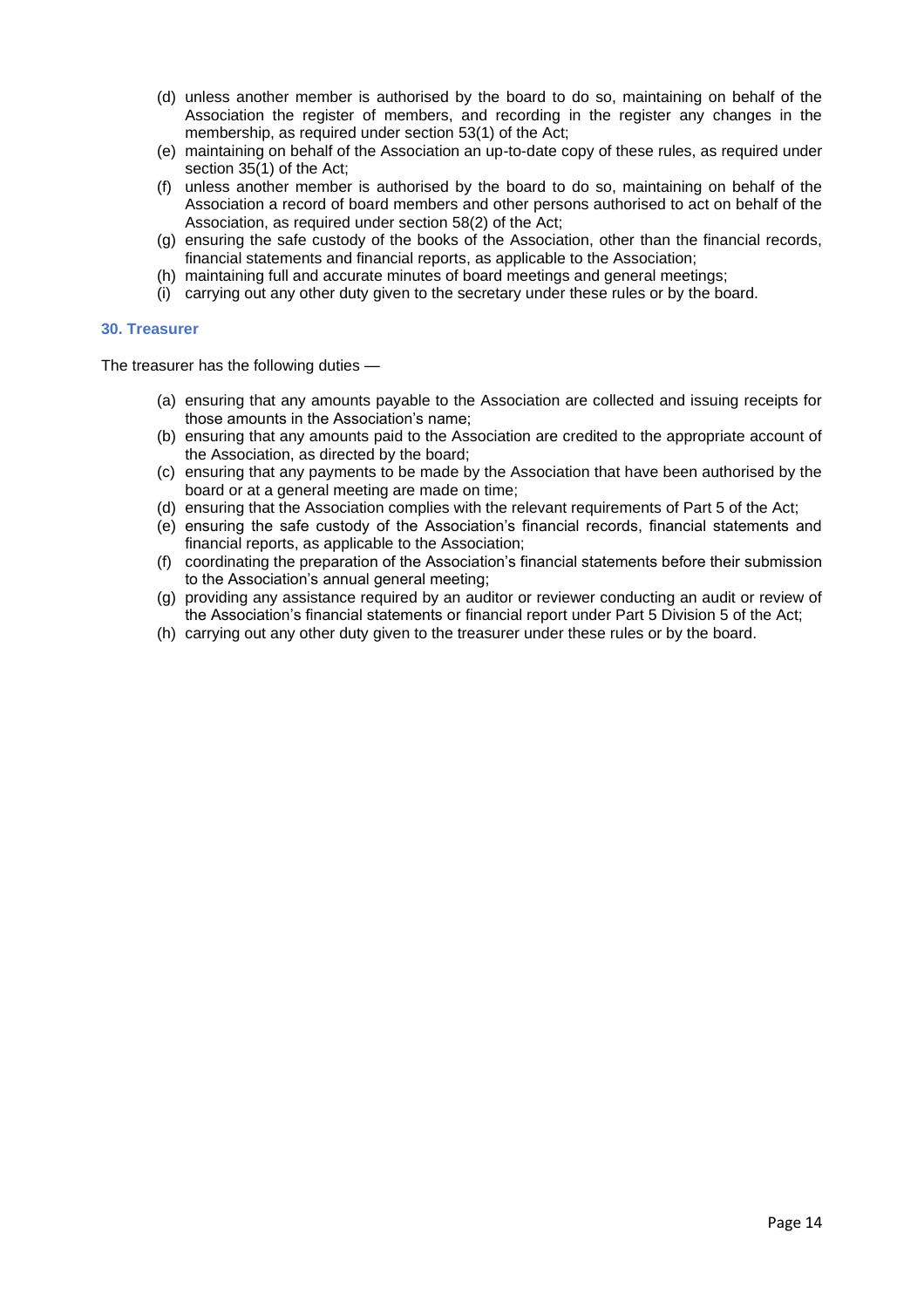## **Division 3 — Election of board members and tenure of office**

#### **31. How members become Board members**

A member becomes a board member if the member —

- (a) is elected to the board at a general meeting; or
- (b) is appointed to the board by the board to fill a casual vacancy under rule 38.

#### **32. Nomination of board members**

- (1) At least 28 days before an annual general meeting, the secretary must send written notice to all the members —
	- (a) calling for nominations for election to the board; and
	- (b) stating the date by which nominations must be received by the secretary to comply with subrule (2); and
	- (c) stating the duration of appointment under rule 35(2).
- (2) A member who wishes to be considered for election to the board at the annual general meeting must nominate for election by sending written notice of the nomination to the secretary at least 7 days before the annual general meeting.
- (3) The written notice must include a statement by another member in support of the nomination.
- (4) A member may nominate for one specified position of office holder of the Association or to be an ordinary board member. A member that unsuccessfully nominates for an office holder will automatically be considered for a role as an ordinary board member unless they object.
- (5) Where an existing board member who is not up for re-election at the next annual general meeting wishes to nominate for another position, they are required to resign their existing position at the annual general meeting once they have been elected for the new position.
- (6) A member whose nomination does not comply with this rule is not eligible for election to the board unless the member is nominated under rule 33(2) or 34(2)(b).

#### **33. Election of office holders**

- (1) At the annual general meeting, a separate election must be held for each position of office holder of the Association.
- (2) If there is no nomination for a position, the chairperson of the meeting may call for nominations from the ordinary members at the meeting.
- (3) If only one member has nominated for a position, the chairperson of the meeting must declare the Member elected to the position.
- (4) If more than one member has nominated for a position, the ordinary members at the meeting must vote in accordance with procedures that have been determined by the board to decide who is to be elected to the position.
- (5) Each ordinary member present at the meeting may vote for one member who has nominated for the position.
- (6) A member who has nominated for the position may vote for himself or herself.
- (7) On the member's election, the new chairperson of the Association may take over as the chairperson of the meeting.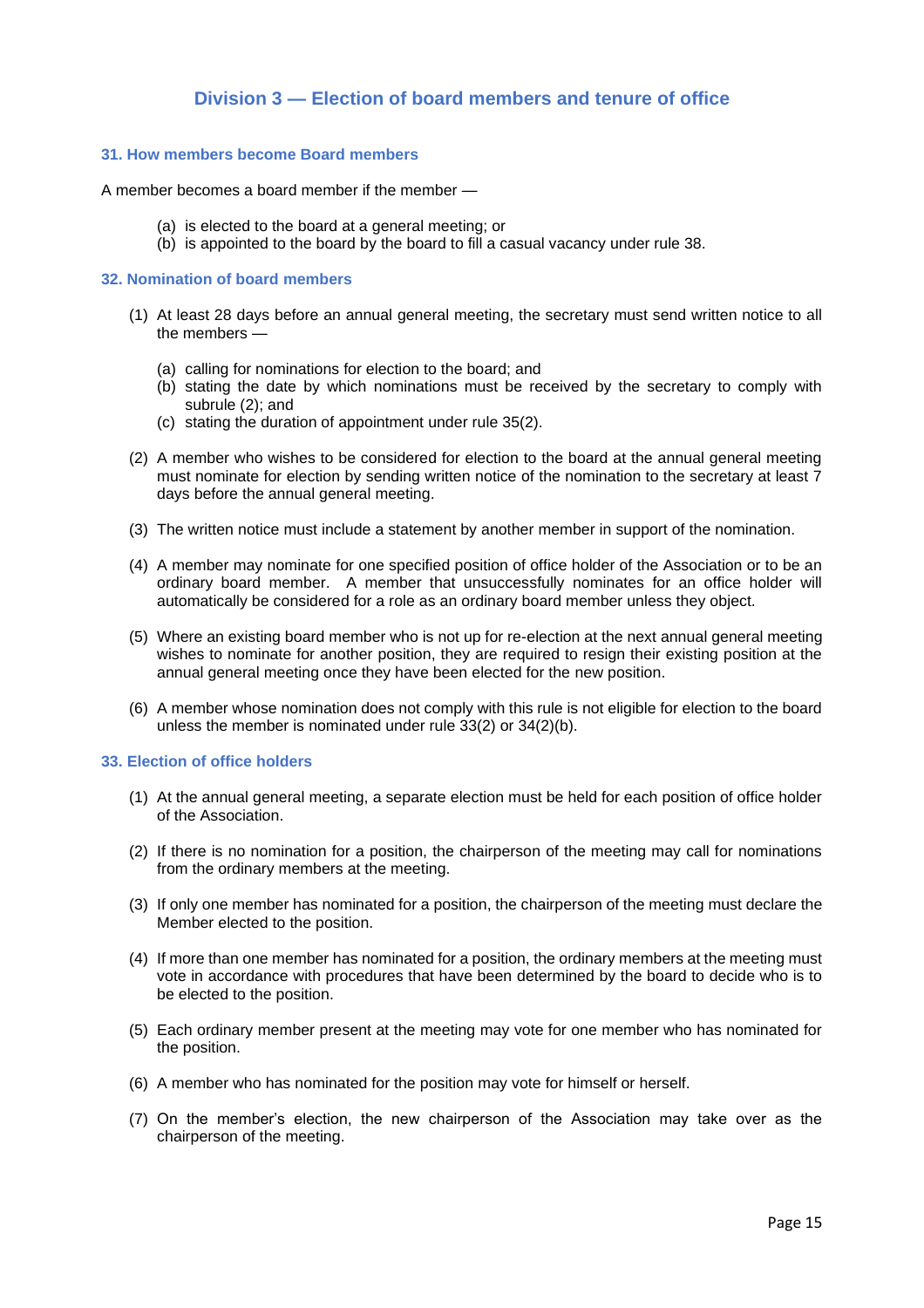#### **34. Election of ordinary board members**

- (1) At the annual general meeting, the Association must decide by resolution the number of ordinary board members (if any) to hold office for the next year.
- (2) If the number of members nominating for the position of ordinary board member is not greater than the number to be elected, the chairperson of the meeting -
	- (a) must declare each of those members to be elected to the position; and
	- (b) may call for further nominations from the ordinary members at the meeting to fill any positions remaining unfilled after the elections under paragraph (a).
- $(3)$  If
	- (a) the number of members nominating for the position of ordinary board member is greater than the number to be elected; or
	- (b) the number of members nominating under subrule (2)(b) is greater than the number of positions remaining unfilled,

the ordinary members at the meeting must vote in accordance with procedures that have been determined by the board to decide the members who are to be elected to the position of ordinary board member.

(4) A member who has nominated for the position of ordinary board member may vote in accordance with that nomination.

#### **35. Term of office**

- (1) The term of office of a board member begins when the member
	- (a) is elected at an annual general meeting or under subrule 36(3)(b); or
	- (b) is appointed to fill a casual vacancy under rule 38.
- (2) Subject to rule 37, a board member elected at an annual general meeting holds office for one or two years, as determined by the board, for the purpose of staggering board re-election to ensure that no less than three board members survive an annual general meeting.
- (3) Subject to rule 37, a board member appointed to fill a casual vacancy under rule 38 holds office until the next annual general meeting.
- (4) A board member may be re-elected.

#### **36. Resignation and removal from office**

- (1) A board member may resign from the board by written notice given to the secretary or, if the resigning member is the secretary, given to the chairperson.
- (2) The resignation takes effect
	- (a) when the notice is received by the secretary or chairperson; or
	- (b) if a later time is stated in the notice, at the later time.
- (3) At a general meeting, the Association may by resolution
	- (a) remove a board member from office; and
	- (b) elect a member who is eligible under rule 27(4) to fill the vacant position.
- (4) A board member who is the subject of a proposed resolution under subrule (3)(a) may make written representations (of a reasonable length) to the secretary or chairperson and may ask that the representations be provided to the members.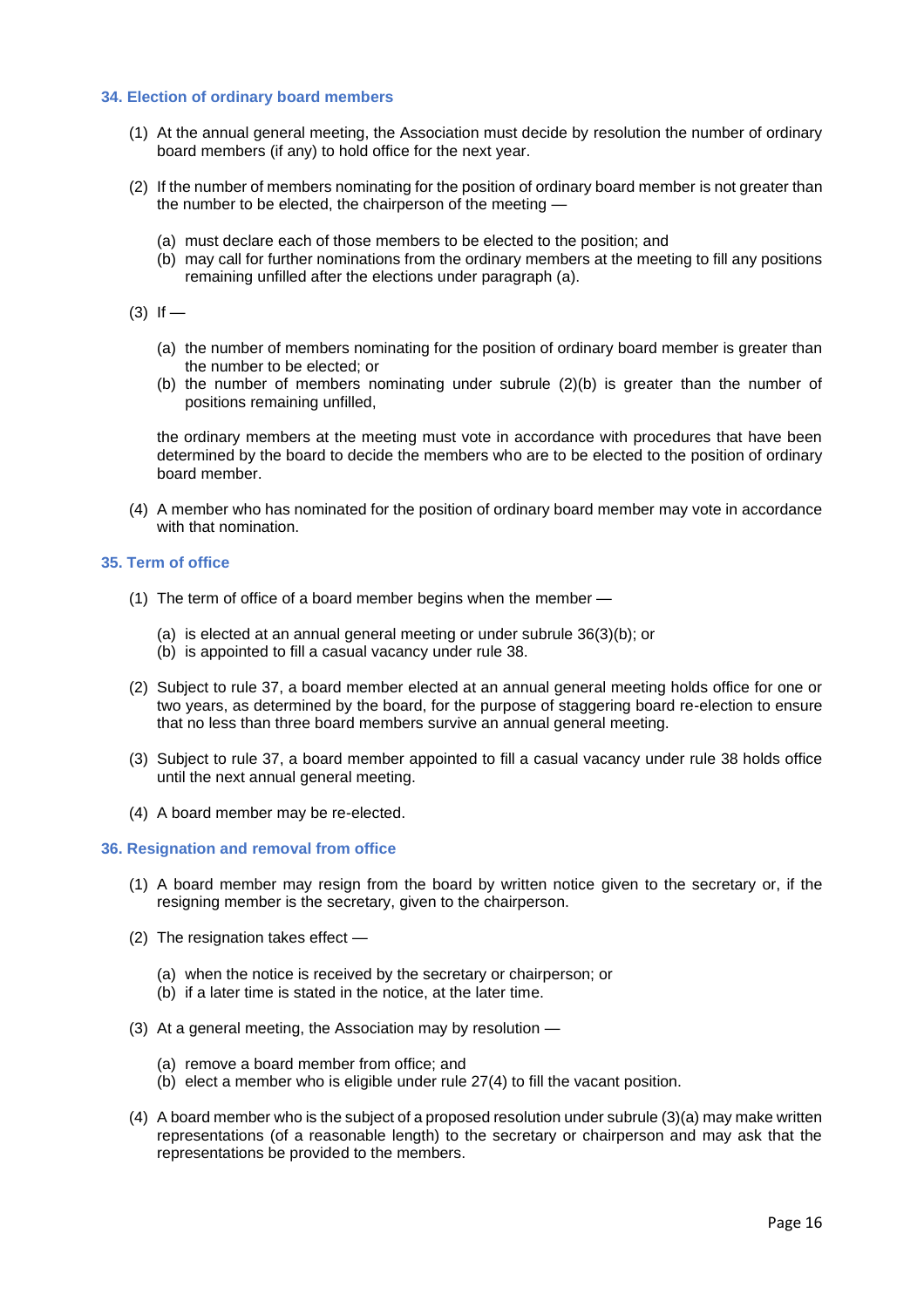(5) The secretary or chairperson may give a copy of the representations to each member or, if they are not so given, the board member may require them to be read out at the general meeting at which the resolution is to be considered.

#### **37. When membership of board ceases**

A person ceases to be a board member if the person —

- (1) dies or otherwise ceases to be a member; or
- (2) resigns from the board or is removed from office under rule 36; or
- (3) becomes ineligible to accept an appointment or act as a board member under section 39 of the Act;
- (4) becomes permanently unable to act as a board member because of a mental or physical disability; or
- (5) fails to attend 3 consecutive Board meetings, of which the person has been given notice, without having notified the Board that the person will be unable to attend.

#### **38. Filling casual vacancies**

- (1) The board may appoint a member who is eligible under rule 27(4) to fill a position on the board that —
	- (a) has become vacant under rule 37; or
	- (b) was not filled by election at the most recent annual general meeting or under rule 36(3)(b).
- (2) If the position of secretary becomes vacant, the board must appoint a member who is eligible under rule 27(4) to fill the position within 14 days after the vacancy arises.
- (3) Subject to the requirement for a quorum under rule 45, the board may continue to act despite any vacancy in its membership.
- (4) If there are fewer board members than required for a quorum under rule 45, the board may act only for the purpose of —
	- (a) appointing board members under this rule; or
	- (b) convening a general meeting.

#### **39. Validity of acts**

The acts of a board or subcommittee, or of a board member or member of a subcommittee, are valid despite any defect that may afterwards be discovered in the election, appointment or qualification of a board member or member of a subcommittee.

#### **40. Payments to board members**

 $(1)$  In this rule —

*board member* includes a member of a subcommittee; *board meeting* includes a meeting of a subcommittee.

(2) A board member is entitled to be paid out of the funds of the Association for any out-of-pocket expenses incurred by the board member on behalf of the association and approved prior to expenditure.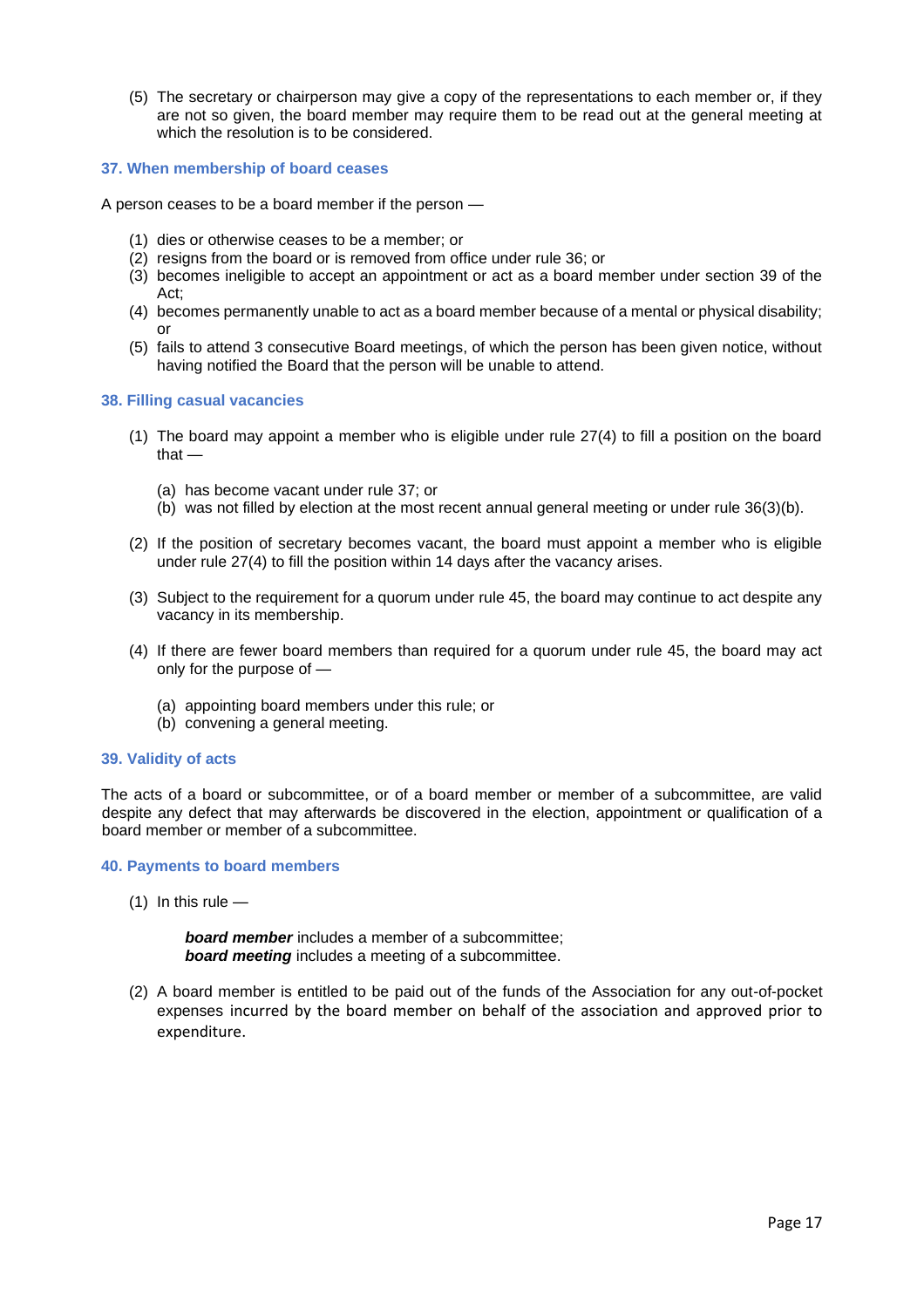#### **41. Board meetings**

- (1) The board must meet at least 4 times in each year on the dates and at the times and places determined by the board. The intervals between board meetings shall not exceed three calendar months.
- (2) The date, time and place of the first board meeting must be determined by the board members as soon as practicable after the annual general meeting at which the board members are elected.
- (3) Special board meetings may be convened by the chairperson or any 2 board members.
- (4) Any Board member having any direct or indirect interest in a contract, or proposed contract, made by, or in the contemplation of, the Board shall, as soon as he or she becomes aware of that interest, disclose the nature and extent of that interest to the Board. That Board member shall not take part in any deliberations or decision of the Board with respect to that contract.

#### **42. Notice of board meetings**

- (1) Notice of each board meeting must be given to each board member at least one week before the time of the meeting.
- (2) The notice must state the date, time and place of the meeting and must describe the general nature of the business to be conducted at the meeting.
- (3) Unless subrule (4) applies, the only business that may be conducted at the meeting is the business described in the notice.
- (4) Urgent business that has not been described in the notice may be conducted at the meeting if the board members at the meeting unanimously agree to treat that business as urgent.

#### **43. Procedure and order of business**

- (1) The chairperson or, in the chairperson's absence, the deputy-chairperson must preside as chairperson of each board meeting.
- (2) If the chairperson and deputy chairperson are absent or are unwilling to act as chairperson of a meeting, the board members at the meeting must choose one of them to act as chairperson of the meeting.
- (3) The procedure to be followed at a board meeting must be determined from time to time by the board.
- (4) Any conflict of interest subject to rule 41(4) must be declared at the commencement of the meeting, where an agenda item exists, or as soon as practicable if raised in general business.
- (5) The order of business at a board meeting may be determined by the board members at the meeting.
- (6) A member or other person who is not a board member may attend a board meeting if invited to do so by the board.
- (7) A person invited under subrule (6) to attend a board meeting
	- (a) has no right to any agenda, minutes or other document circulated at the meeting; and
	- (b) must not comment about any matter discussed at the meeting unless invited by the board to do so; and
	- (c) cannot vote on any matter that is to be decided at the meeting.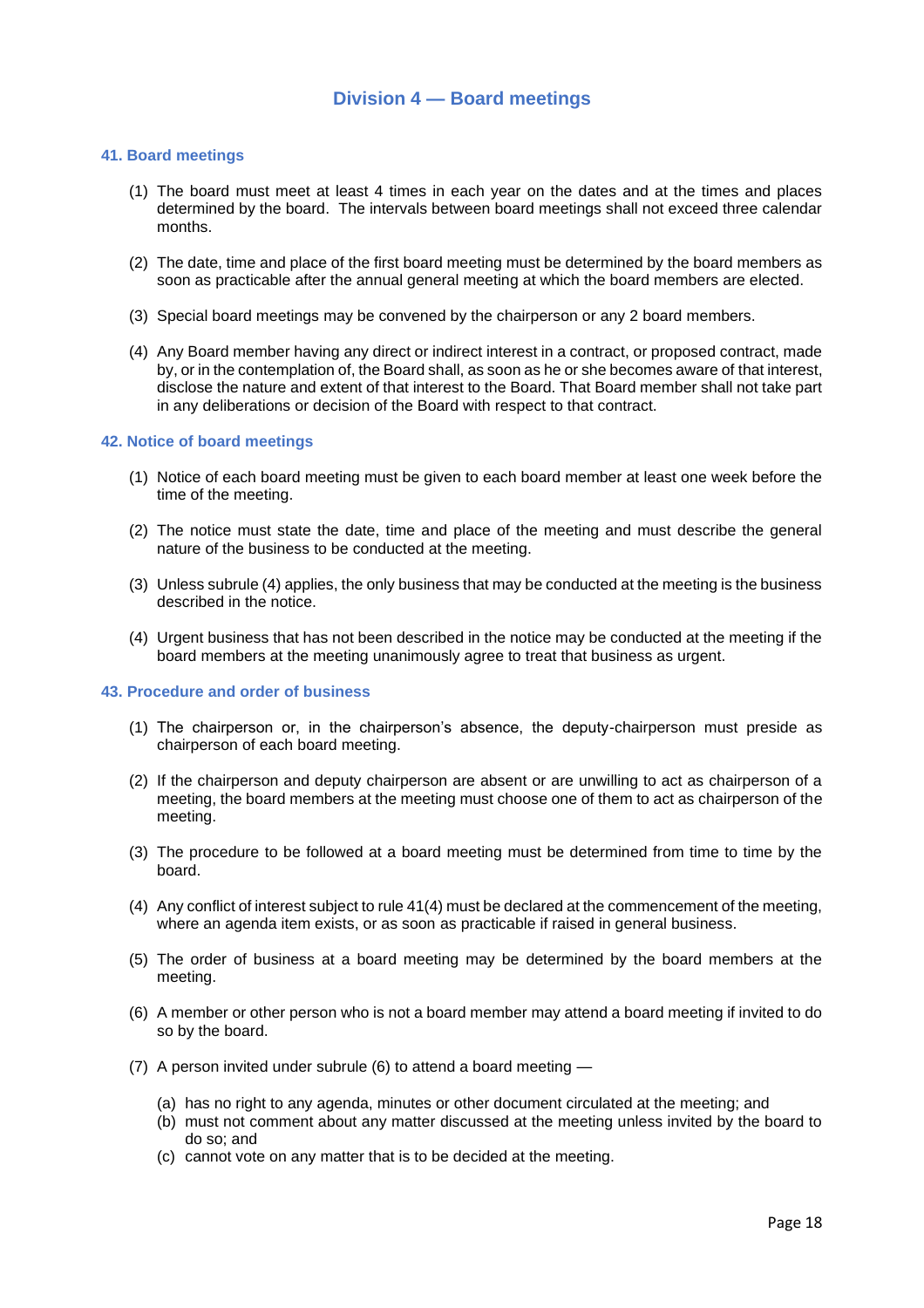#### **44. Use of technology to be present at board meetings**

- (1) The presence of a board member at a board meeting need not be by attendance in person but may be by that board member and each other board member at the meeting being simultaneously in contact by telephone or other means of instantaneous communication.
- (2) A member who participates in a board meeting as allowed under subrule (1) is taken to be present at the meeting and, if the member votes at the meeting, the member is taken to have voted in person.

#### **45. Quorum for board meetings**

- (1) Any 4 board members constitute a quorum for the conduct of the business of a board meeting.
- (2) Subject to rule 38(4), no business is to be conducted at a board meeting unless a quorum is present.
- (3) If a quorum is not present within 30 minutes after the notified commencement time of a board meeting –
	- (a) in the case of a special meeting the meeting lapses; or
	- (b) otherwise, the meeting is adjourned to the same time, day and place in the following week.

 $If -$ 

- (a) a quorum is not present within 30 minutes after the commencement time of a board meeting held under subrule (2)(b); and
- (b) at least 2 board members are present at the meeting,

those members present are taken to constitute a quorum.

#### **46. Voting at board meetings**

- (1) Each board member present at a board meeting has one vote on any question arising at the meeting.
- (2) A motion is carried if a majority of the board members present at the board meeting vote in favour of the motion.
- (3) If the votes are divided equally on a question, the chairperson of the meeting has a second or casting vote.
- (4) A vote may take place by the board members present indicating their agreement or disagreement or by a show of hands, unless the board decides that a secret ballot is needed to determine a particular question.
- (5) If a secret ballot is needed, the chairperson of the meeting must decide how the ballot is to be conducted.

#### **47. Minutes of board meetings**

- (1) The board must ensure that minutes are taken and kept of each board meeting.
- (2) The minutes must record the following
	- (a) the names of the board members present at the meeting;
	- (b) the name of any person attending the meeting under rule 43(5);
	- (c) the business considered at the meeting;
	- (d) any motion on which a vote is taken at the meeting and the result of the vote.
- (3) The minutes of a board meeting must be entered in the Association's minute book within 30 days after the meeting is held.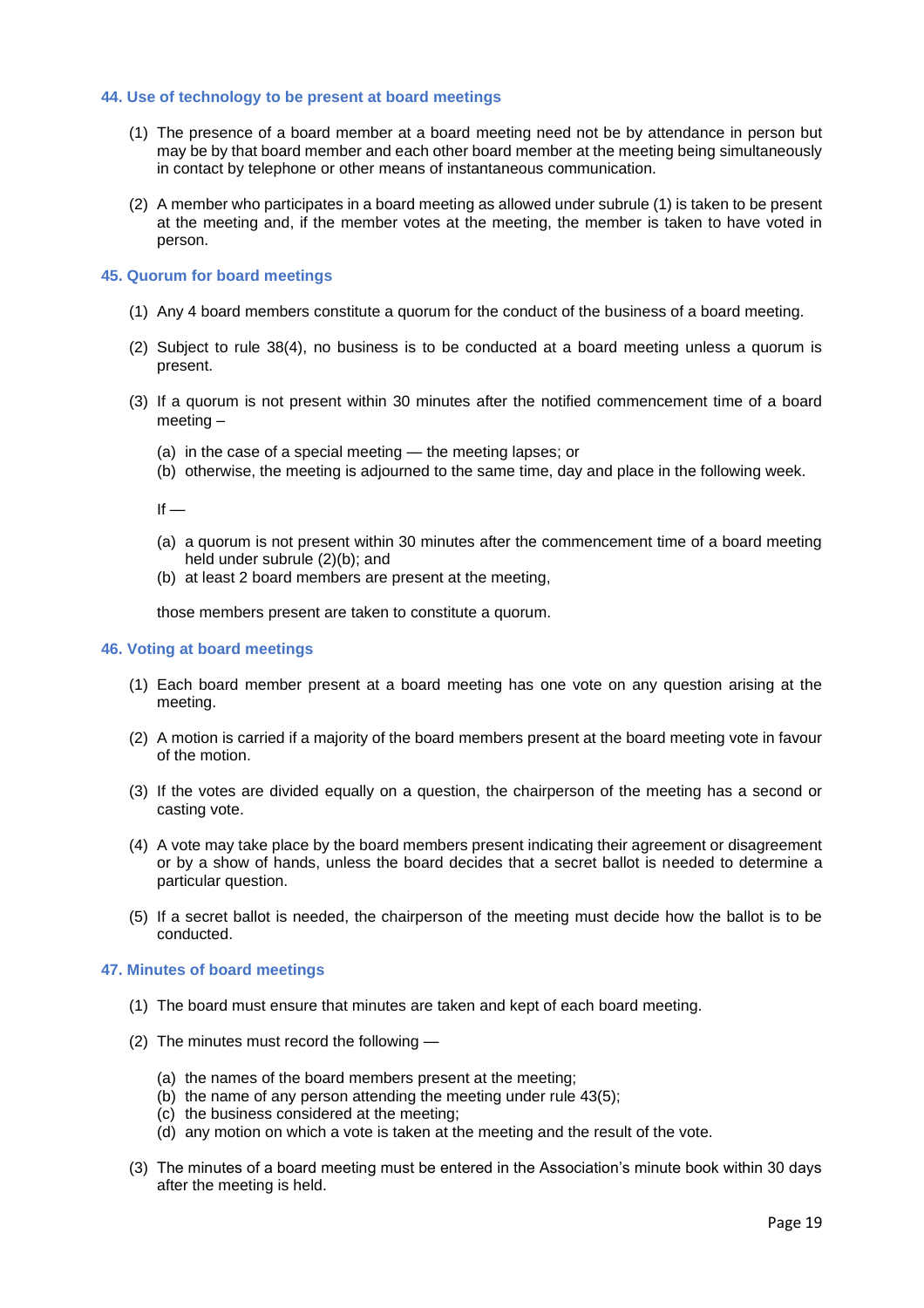- (4) The chairperson must ensure that the minutes of a board meeting are reviewed and signed as correct by —
	- (a) the chairperson of the meeting; or
	- (b) the chairperson of the next board meeting.
- (4) When the minutes of a board meeting have been signed as correct they are, until the contrary is proved, evidence that —
	- (a) the meeting to which the minutes relate was duly convened and held; and
	- (b) the matters recorded as having taken place at the meeting took place as recorded; and
	- (c) any appointment purportedly made at the meeting was validly made.
- (5) Any conflict of interest under rule 41(4) or 43(4) should be recorded as well as action taken.

### **Division 5 — Subcommittees and subsidiary offices**

#### **48. Subcommittees and subsidiary offices**

- (1) To help the board in the conduct of the Association's business, the board may, in writing, do either or both of the following —
	- (a) appoint one or more subcommittees;
	- (b) create one or more subsidiary offices and appoint people to those offices.
- (2) A subcommittee may consist of the number of people, whether or not members, that the board considers appropriate.
- (3) A person may be appointed to a subsidiary office whether or not the person is a member.
- (4) Subject to any directions given by the board
	- (a) a subcommittee may meet and conduct business as it considers appropriate; and
	- (b) the holder of a subsidiary office may carry out the functions given to the holder as the holder considers appropriate.

#### **49. Delegation to subcommittees and holders of subsidiary offices**

 $(1)$  In this rule —

*non-delegable duty* means a duty imposed on the board by the Act or another written law.

- (2) The board may, in writing, delegate to a subcommittee or the holder of a subsidiary office the exercise of any power or the performance of any duty of the board other than -
	- (a) the power to delegate; and
	- (b) a non-delegable duty.
- (3) A power or duty, the exercise or performance of which has been delegated to a subcommittee or the holder of a subsidiary office under this rule, may be exercised or performed by the subcommittee or holder in accordance with the terms of the delegation.
- (4) The delegation may be made subject to any conditions, qualifications, limitations or exceptions that the board specifies in the document by which the delegation is made.
- (5) The delegation does not prevent the board from exercising or performing at any time the power or duty delegated.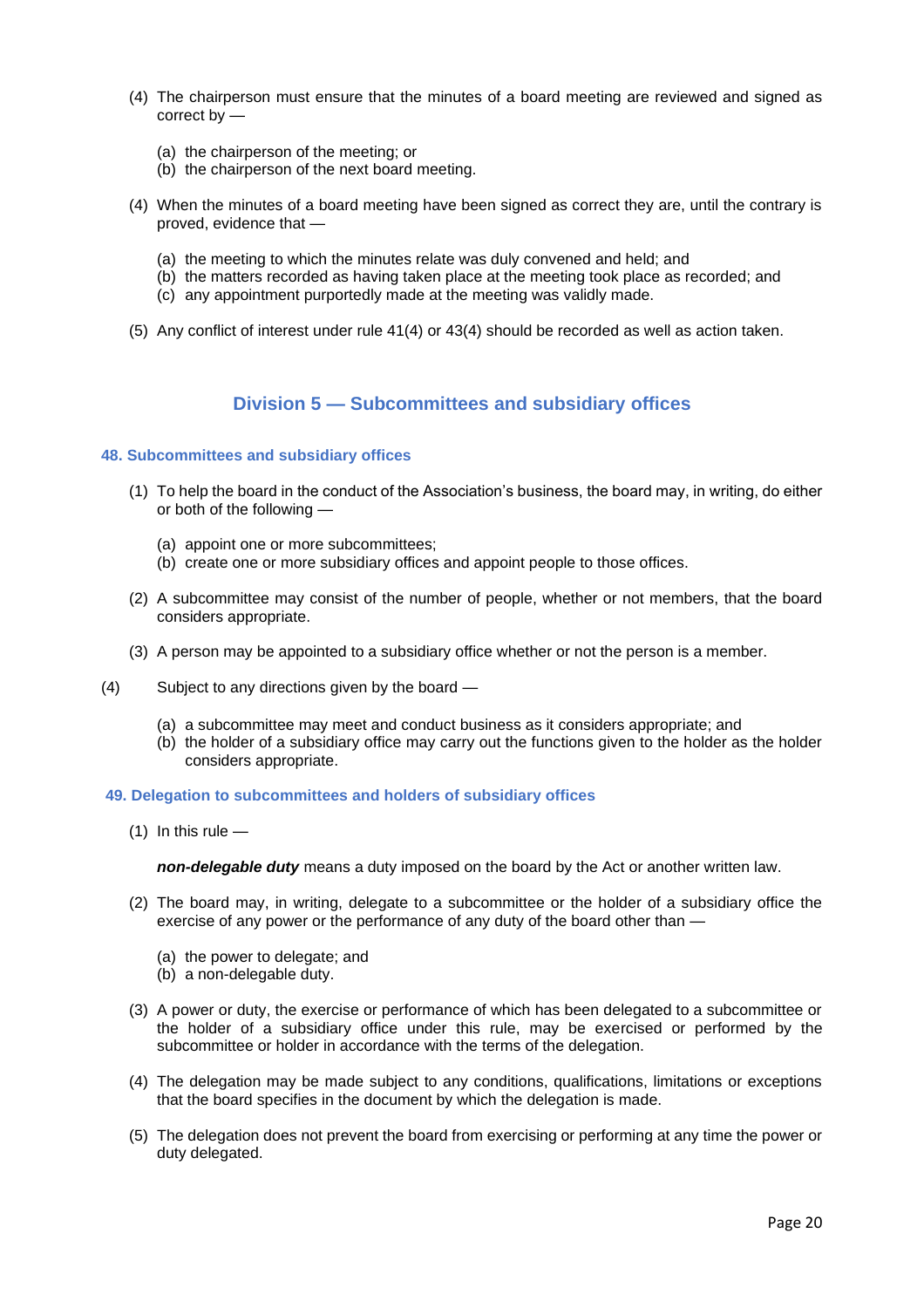- (6) Any act or thing done by a subcommittee or by the holder of a subsidiary office, under the delegation has the same force and effect as if it had been done by the board.
- (7) The board may, in writing, amend or revoke the delegation.

## **PART 6 — GENERAL MEETINGS OF ASSOCIATION**

#### **50. Annual general meeting**

- (1) The board must determine the date, time and place of the annual general meeting.
- (2) If it is proposed to hold the annual general meeting more than 6 months after the end of the Association's financial year, the secretary must apply to the Commissioner for permission under section 50(3)(b) of the Act within 4 months after the end of the financial year.
- (3) The ordinary business of the annual general meeting is as follows
	- (a) to confirm the minutes of the previous annual general meeting and of any special general meeting held since then if the minutes of that meeting have not yet been confirmed;
	- (b) to receive and consider
		- (i) the board's annual report on the Association's activities during the preceding financial year; and
		- (ii) the financial statements of the Association for the preceding financial year presented under Part 5 of the Act
	- (c) to elect the office holders of the Association and other board members;
	- (d) to confirm or vary the entrance fees, subscriptions and other amounts (if any) to be paid by members.
- (4) Any other business of which notice has been given in accordance with these rules may be conducted at the annual general meeting.

#### **51. Special general meetings**

- (1) The board may convene a special general meeting.
- (2) The board must convene a special general meeting if at least 20% of the members require a special general meeting to be convened.
- (3) The members requiring a special general meeting to be convened must
	- (a) make the requirement by written notice given to the secretary; and
	- (b) state in the notice the business to be considered at the meeting; and
	- (c) each sign the notice.
- (4) The special general meeting must be convened within 28 days after notice is given under subrule  $(3)(a)$ .
- (5) If the board does not convene a special general meeting within that 28 day period, the members making the requirement (or any of them) may convene the special general meeting.
- (6) A special general meeting convened by members under subrule (5)
	- (a) must be held within 3 months after the date the original requirement was made; and
	- (b) may only consider the business stated in the notice by which the requirement was made.
- (6) The Association must reimburse any reasonable expenses incurred by the members convening a special general meeting under subrule (5).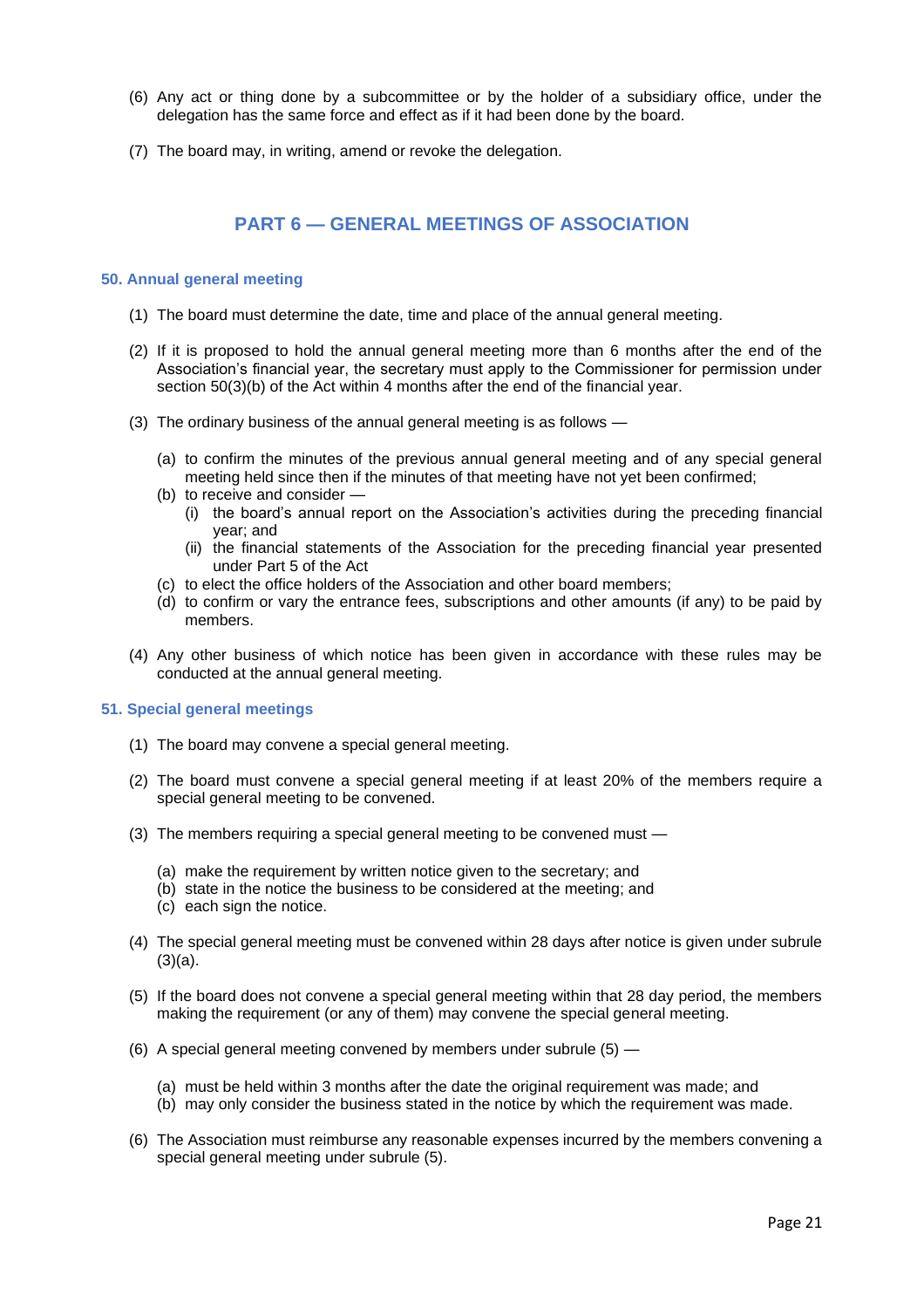#### **52. Notice of general meetings**

- (1) The secretary or, in the case of a special general meeting convened under rule 51(5), the members convening the meeting, must give to each member —
	- (a) at least 21 days' notice of a general meeting if a special resolution is to be proposed at the meeting; or
	- (b) at least 14 days' notice of a general meeting in any other case.
- (2) The notice must
	- (a) specify the date, time and place of the meeting; and
	- (b) indicate the general nature of each item of business to be considered at the meeting; and
	- (c) if the meeting is the annual general meeting, include the names of the members who have nominated for election to the board under rule 32(2); and
	- (d) if a special resolution is proposed
		- (i) set out the wording of the proposed resolution as required by section 51(4) of the Act; and
		- (ii) state that the resolution is intended to be proposed as a special resolution; and (iii) comply with rule 53(7).

#### **53. Proxies**

- (1) Subject to subrule (2), an ordinary member may appoint an individual who is an ordinary member as his or her proxy to vote and speak on his or her behalf at a general meeting.
- (2) An ordinary member may be appointed the proxy for not more than one other member.
- (3) The appointment of a proxy must be in writing and signed by the member making the appointment.
- (4) The member appointing the proxy may give specific directions as to how the proxy is to vote on his or her behalf.
- (5) If no instructions are given to the proxy, the proxy may vote on behalf of the member in any matter as the proxy sees fit.
- (6) If the committee has approved a form for the appointment of a proxy, the member may use that form or any other form —
	- (a) that clearly identifies the person appointed as the member's proxy; and
	- (b) that has been signed by the member.
- (7) Notice of a general meeting given to an ordinary member under rule 52 must
	- (a) state that the member may appoint an individual who is an ordinary member as a proxy for the meeting; and
	- (b) include a copy of any form that the committee has approved for the appointment of a proxy.
- (7) A form appointing a proxy must be given to the secretary before the commencement of the general meeting for which the proxy is appointed.
- (8) A form appointing a proxy sent by post or electronically is of no effect unless it is received by the Association not later than 24 hours before the commencement of the meeting.

#### **54. Use of technology to be present at general meetings**

- (1) The presence of a member at a general meeting need not be by attendance in person but may be by that member and each other member at the meeting being simultaneously in contact by telephone or other means of instantaneous communication.
- (2) A member who participates in a general meeting as allowed under subrule (1) is taken to be present at the meeting and, if the member votes at the meeting, the member is taken to have voted in person.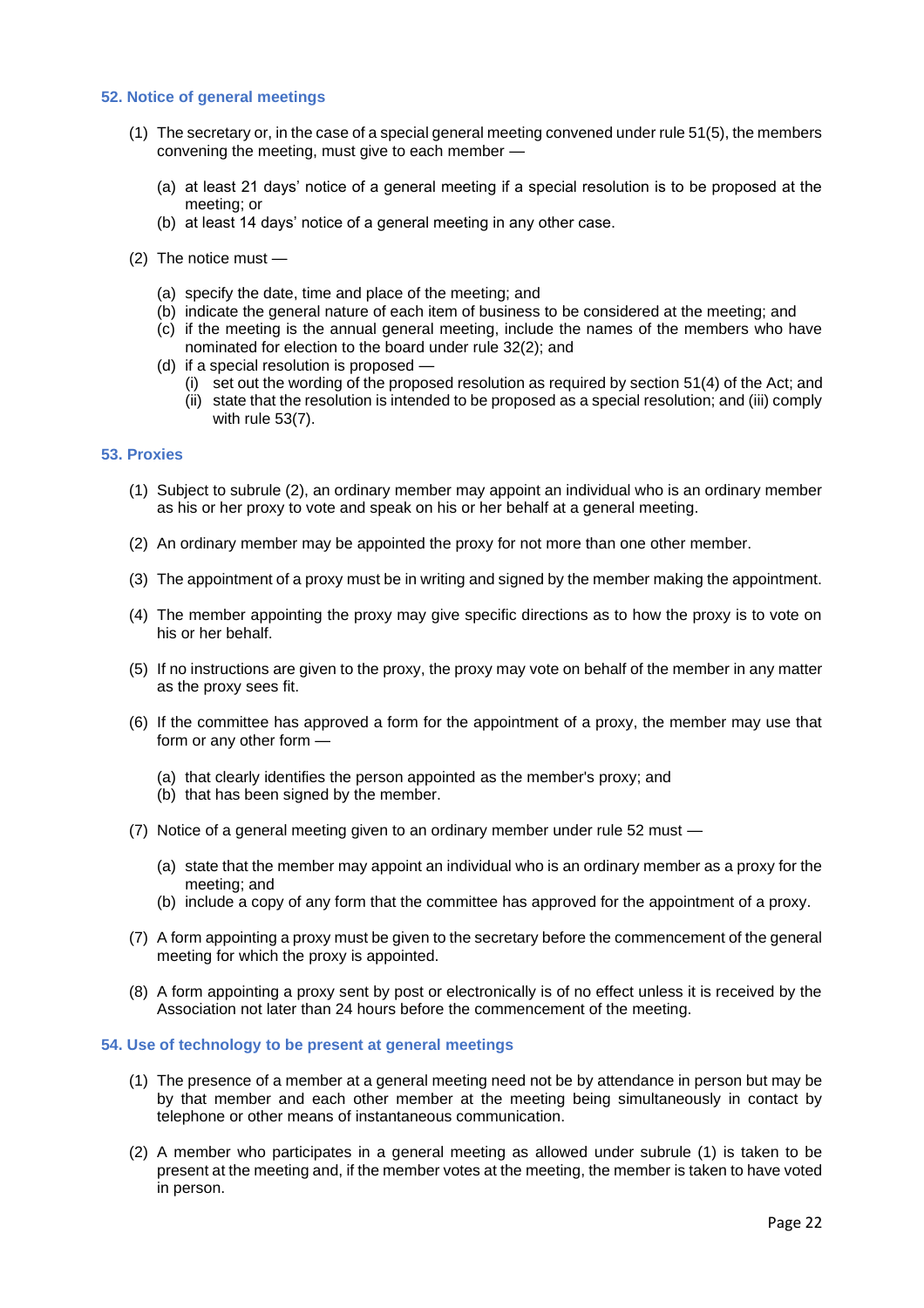#### **55. Presiding member and quorum for general meetings**

- (1) The chairperson or, in the chairperson's absence, the deputy chairperson must preside as chairperson of each general meeting.
- (2) If the chairperson and deputy chairperson are absent or are unwilling to act as chairperson of a general meeting, the board members at the meeting must choose one of them to act as chairperson of the meeting.
- (3) Any 10 members (whichever is lesser) personally present (being members entitled to vote under these rules at a general meeting) will constitute a quorum for the conduct of business at a general meeting.
- (4) No business is to be conducted at a general meeting unless a quorum is present.
- (5) If a quorum is not present within 30 minutes after the notified commencement time of a general meeting —
	- (a) in the case of a special general meeting the meeting lapses; or
	- $(b)$  in the case of the annual general meeting the meeting is adjourned to
		- (i) the same time and day in the following week; and
			- (ii) the same place, unless the chairperson specifies another place at the time of the adjournment or written notice of another place is given to the members before the day to which the meeting is adjourned.
- $(6)$  If
	- (a) a quorum is not present within 30 minutes after the commencement time of an annual general meeting held under subrule (5)(b); and
	- (b) at least 2 ordinary members are present at the meeting, those members present are taken to constitute a quorum.

#### **56. Adjournment of general meeting**

- (1) The chairperson of a general meeting at which a quorum is present may, with the consent of a majority of the ordinary members present at the meeting, adjourn the meeting to another time at the same place or at another place.
- (2) Without limiting subrule (1), a meeting may be adjourned
	- (a) if there is insufficient time to deal with the business at hand; or
	- (b) to give the members more time to consider an item of business.
- (3) No business may be conducted on the resumption of an adjourned meeting other than the business that remained unfinished when the meeting was adjourned.
- (4) Notice of the adjournment of a meeting under this rule is not required unless the meeting is adjourned for 14 days or more, in which case notice of the meeting must be given in accordance with rule 52.

#### **57. Voting at general meeting**

- (1) On any question arising at a general meeting
	- (a) subject to subrule (6), each ordinary member has one vote unless the member may also vote on behalf of a body corporate under subrule (2); and
	- (b) ordinary members may vote personally or by proxy.
- (2) An ordinary member that is a body corporate may, in writing, appoint an individual, whether or not the individual is a member, to vote on behalf of the body corporate on any question at a particular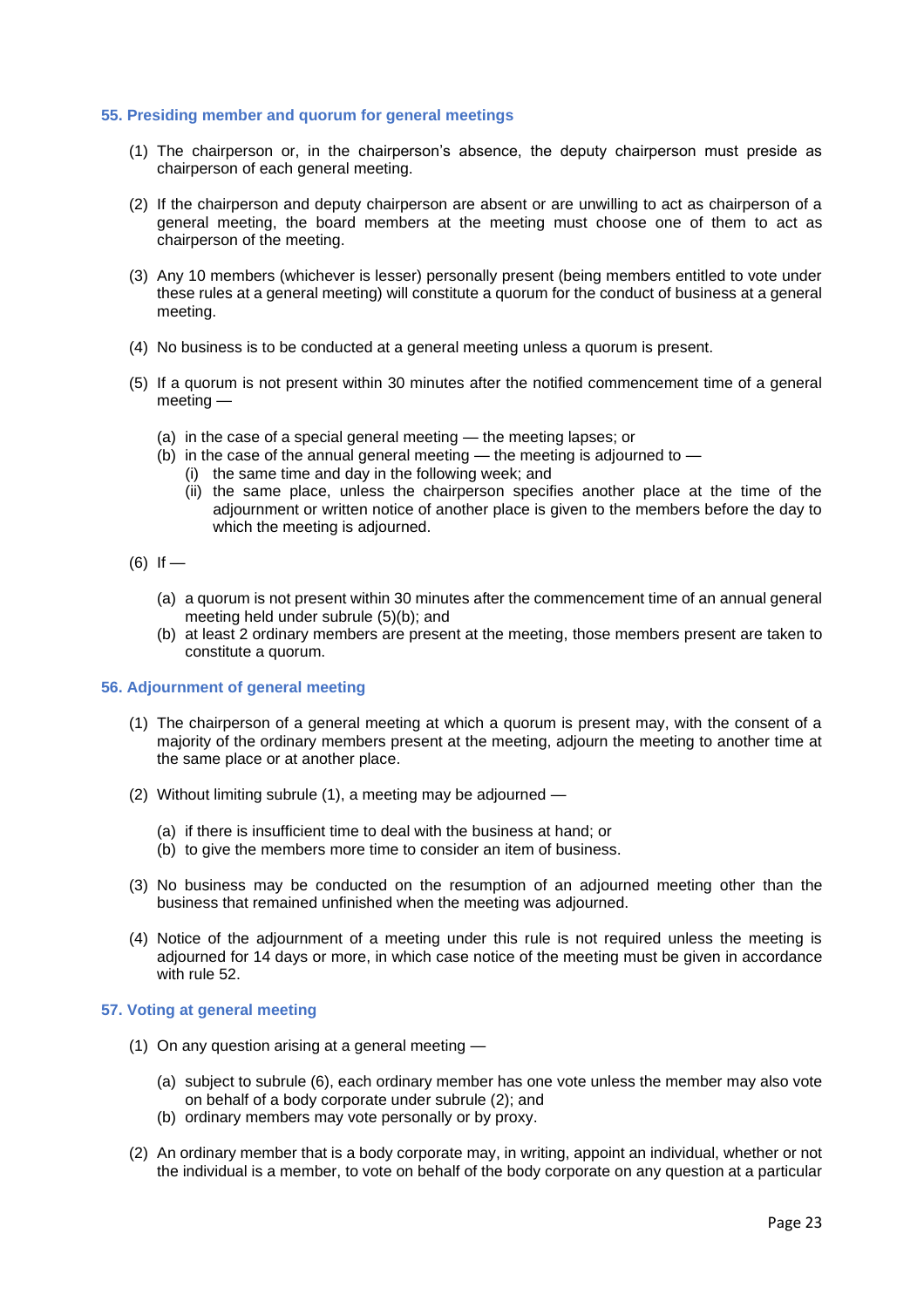general meeting or at any general meeting, as specified in the document by which the appointment is made.

- (3) A copy of the document by which the appointment is made must be given to the secretary before any general meeting to which the appointment applies.
- (4) The appointment has effect until
	- (a) the end of any general meeting to which the appointment applies; or
	- (b) the appointment is revoked by the body corporate and written notice of the revocation is given to the secretary.
- (5) Except in the case of a special resolution, a motion is carried if a majority of the ordinary members present at a general meeting vote in favour of the motion.
- (6) If votes are divided equally on a question, the chairperson of the meeting has a second or casting vote.
- (7) If the question is whether or not to confirm the minutes of a previous general meeting, only members who were present at that meeting may vote.
- (8) For a person to be eligible to vote at a general meeting as an ordinary member, or on behalf of an ordinary member that is a body corporate under subrule (2), the ordinary member —
	- (a) must have been an ordinary member at the time notice of the meeting was given under rule 52; and
	- (b) must have paid any fee or other money payable to the Association by the member.

#### **58. When special resolutions are required**

- (1) A special resolution is required if it is proposed at a general meeting
	- (a) to affiliate the Association with another body; or
	- (b) to request the Commissioner to apply to the State Administrative Tribunal under section 109 of the Act for the appointment of a statutory manager.
- (2) Subrule (1) does not limit the matters in relation to which a special resolution may be proposed.

#### **59. Determining whether resolution carried**

 $(1)$  In this rule —

*poll* means the process of voting in relation to a matter that is conducted in writing.

- (2) Subject to subrule (4), the chairperson of a general meeting may, on the basis of general agreement or disagreement or by a show of hands, declare that a resolution has been —
	- (a) carried; or
	- (b) carried unanimously; or
	- (c) carried by a particular majority; or
	- (d) lost.
- (3) If the resolution is a special resolution, the declaration under subrule (2) must identify the resolution as a special resolution.
- (4) If a poll is demanded on any question by the chairperson of the meeting or by at least 3 other ordinary members present in person or by proxy —
	- (a) the poll must be taken at the meeting in the manner determined by the chairperson;
	- (b) the chairperson must declare the determination of the resolution on the basis of the poll.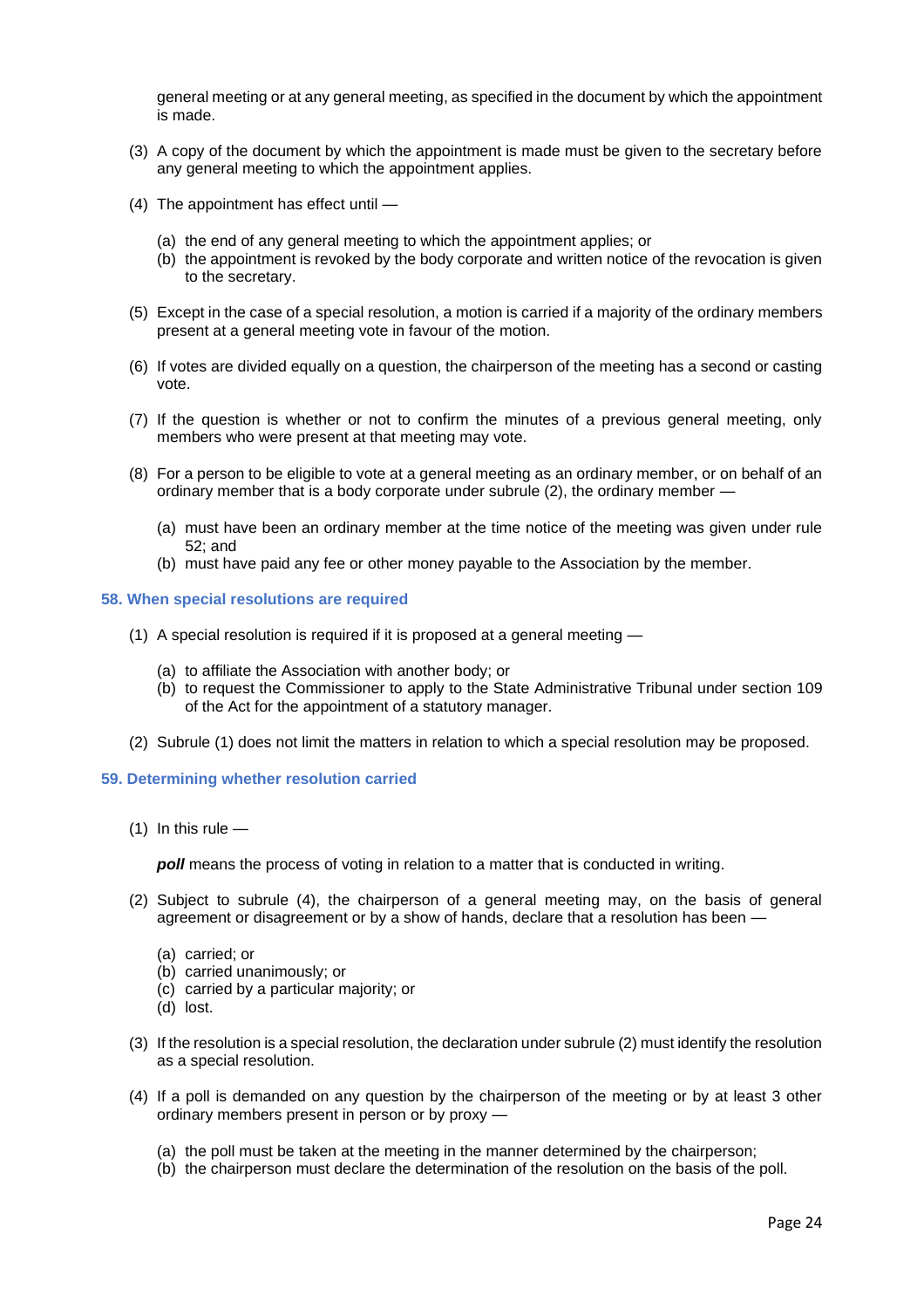- (5) If a poll is demanded on the election of the chairperson or on a question of an adjournment, the poll must be taken immediately.
- (6) If a poll is demanded on any other question, the poll must be taken before the close of the meeting at a time determined by the chairperson.
- (7) A declaration under subrule (2) or (4) must be entered in the minutes of the meeting, and the entry is, without proof of the voting in relation to the resolution, evidence of how the resolution was determined.

#### **60. Minutes of general meeting**

- (1) The secretary, or a person authorised by the board from time to time, must take and keep minutes of each general meeting.
- (2) The minutes must record the business considered at the meeting, any resolution on which a vote is taken and the result of the vote.
- (3) In addition, the minutes of each annual general meeting must record
	- (a) the names of the ordinary members attending the meeting; and
	- (b) any proxy forms given to the chairperson of the meeting under rule 53(8); and
	- (c) the financial statements or financial report presented at the meeting, as referred to in rule 50(3)(b)(ii) or (iii); and
	- (d) any report of the review or auditor's report on the financial statements or financial report presented at the meeting, as referred to in rule 50(3)(b)(iv).
- (4) The minutes of a general meeting must be entered in the Association's minute book within 30 days after the meeting is held.
- (5) The chairperson must ensure that the minutes of a general meeting are reviewed and signed as correct by —
	- (a) the chairperson of the meeting; or
	- (b) the chairperson of the next general meeting.
- (6) When the minutes of a general meeting have been signed as correct they are, in the absence of evidence to the contrary, taken to be proof that —
	- (a) the meeting to which the minutes relate was duly convened and held; and
	- (b) the matters recorded as having taken place at the meeting took place as recorded; and
	- (c) any election or appointment purportedly made at the meeting was validly made.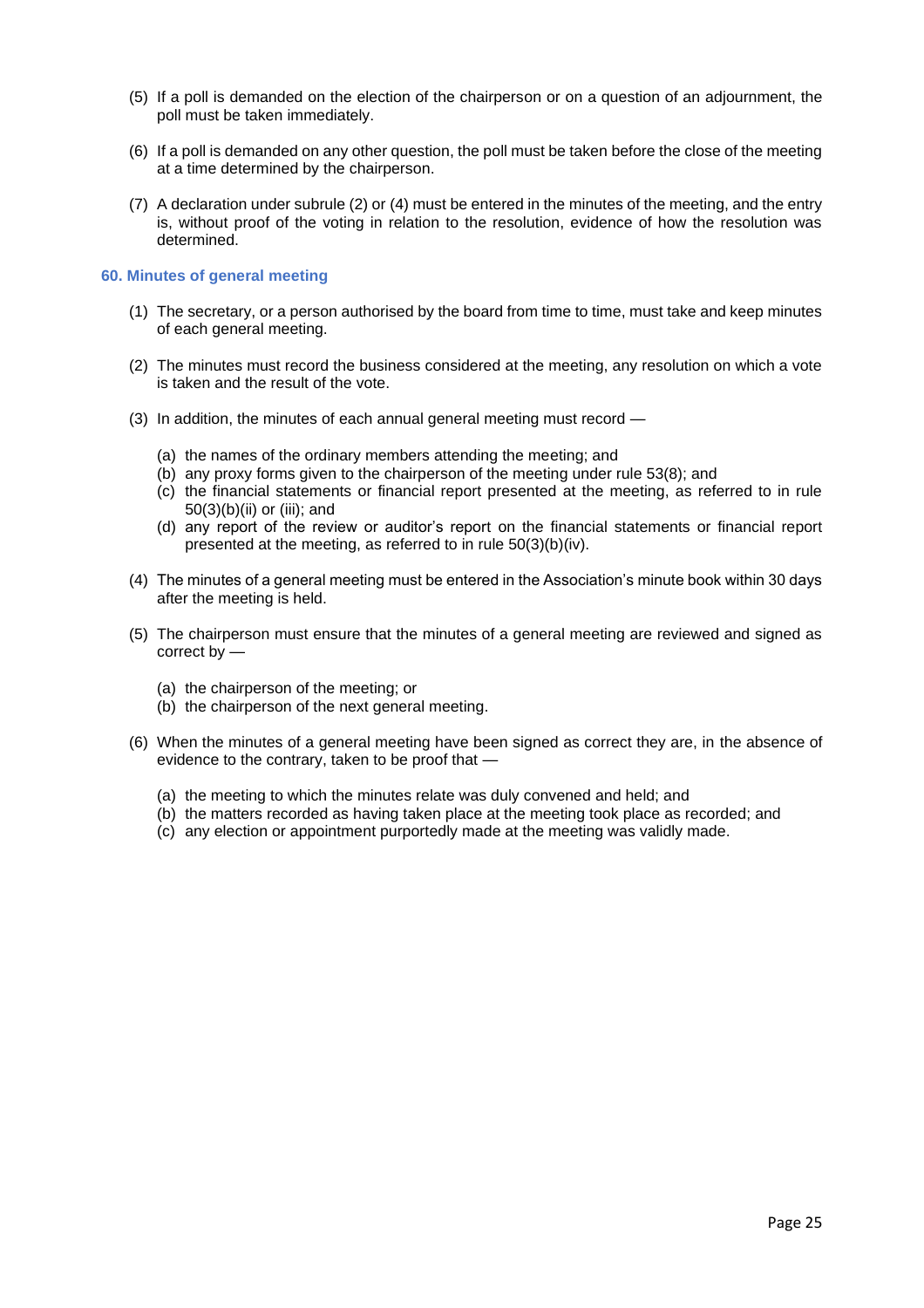## **PART 7 — FINANCIAL MATTERS**

#### **61. Source of funds**

The funds of the Association may be derived from entrance fees, annual subscriptions, donations, fundraising activities, grants, interest and any other sources approved by the board.

#### **62. Control of funds**

- (1) The Association must open an account in the name of the Association with a financial institution from which all expenditure of the Association is made and into which all funds received by the Association are deposited.
- (2) Subject to any restrictions imposed at a general meeting, the board may approve expenditure on behalf of the Association.
- (3) The board may authorise the treasurer to expend funds on behalf of the Association up to a specified limit without requiring approval from the board for each item on which the funds are expended.
- (4) All cheques, drafts, bills of exchange, promissory notes and other negotiable instruments of the Association must be signed by —
	- (a) 2 board members; or
	- (b) one board member and a person authorised by the board.
- (5) All funds of the Association must be deposited into the Association's account within 5 working days after their receipt.

#### **63. Financial statements and financial reports**

- (1) For each financial year, the board must ensure that the requirements imposed on the Association under Part 5 of the Act relating to the financial statements or financial report of the Association are met.
- (2) Without limiting subrule (1), those requirements include
	- (a) if the Association is a tier 1 association, the preparation of the financial statements; and
	- (b) if the Association is a tier 2 association or tier 3 association, the preparation of the financial report; and
	- (c) if required, the review or auditing of the financial statements or financial report, as applicable; and
	- (d) the presentation to the annual general meeting of the financial statements or financial report, as applicable; and
	- (e) if required, the presentation to the annual general meeting of the copy of the report of the review or auditor's report, as applicable, on the financial statements or financial report.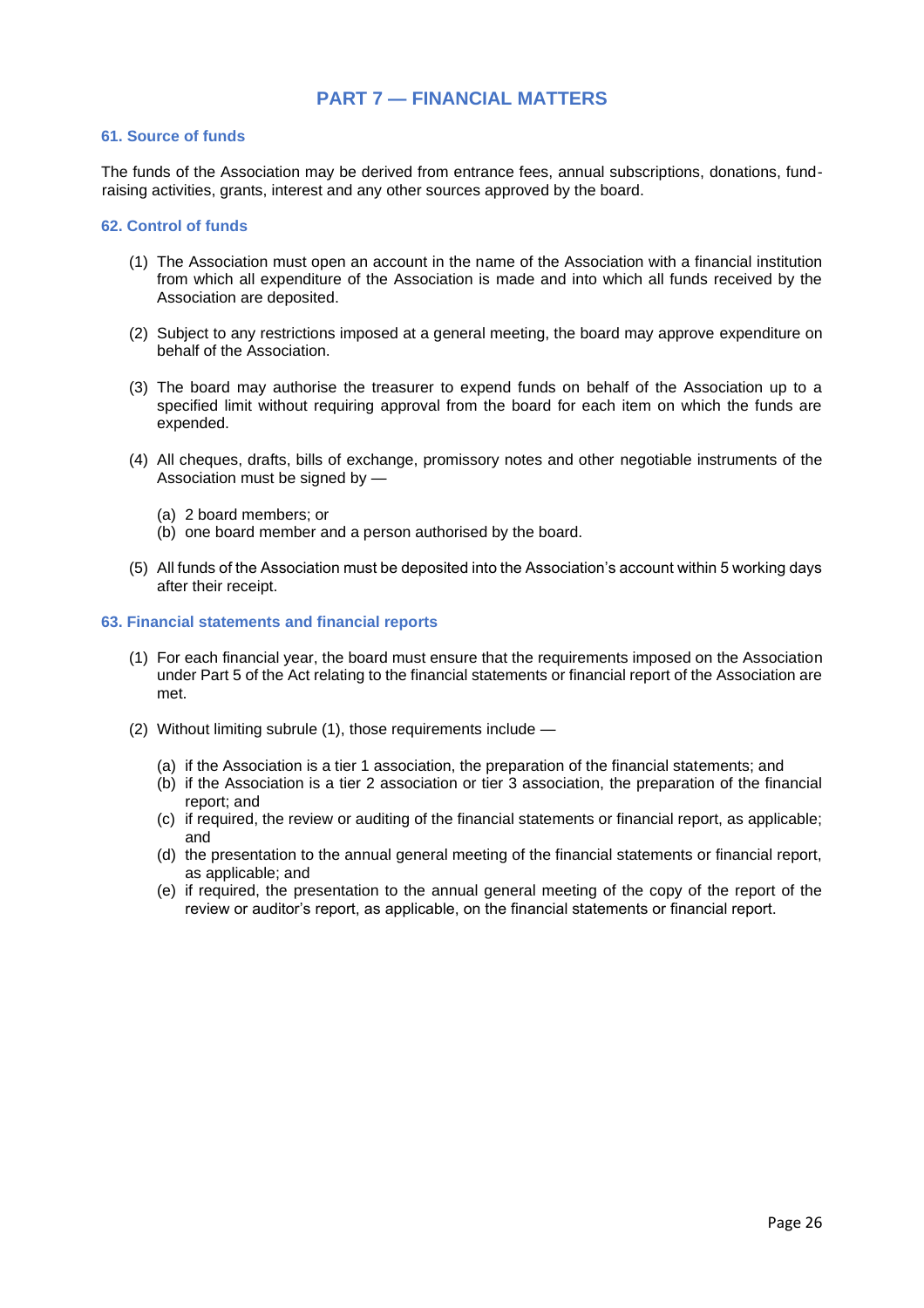## **PART 8 — GENERAL MATTERS**

#### **64. By-laws**

- (1) The Association may, by resolution at a general meeting, make, amend or revoke by-laws.
- (2) By-laws may  $-$ 
	- (a) provide for the rights and obligations that apply to any classes of associate membership approved under rule 8(2); and
	- (b) impose restrictions on the board's powers, including the power to dispose of the association's assets; and
	- (c) impose requirements relating to the financial reporting and financial accountability of the association and the auditing of the association's accounts; and
	- (d) provide for any other matter the association considers necessary or convenient to be dealt with in the by-laws.
- (3) A by-law is of no effect to the extent that it is inconsistent with the Act, the regulations or these rules.
- (4) Without limiting subrule (3), a by-law made for the purposes of subrule (2)(c) may only impose requirements on the Association that are additional to, and do not restrict, a requirement imposed on the Association under Part 5 of the Act.
- (5) At the request of a member, the Association must make a copy of the by-laws available for inspection by the member.

#### **65. Executing documents and common seal**

- (1) The Association may execute a document without using a common seal if the document is signed  $by -$ 
	- (a) 2 board members; or
	- (b) one board member and a person authorised by the board.
- (2) If the Association has a common seal
	- (a) the name of the Association must appear in legible characters on the common seal; and
	- (b) a document may only be sealed with the common seal by the authority of the board and in the presence of —
		- (i) 2 board members; or
		- (ii) one board member and a person authorised by the board,

and each of them is to sign the document to attest that the document was sealed in their presence.

- (3) The secretary must make a written record of each use of the common seal.
- (4) The common seal must be kept in the custody of the secretary or another board member authorised by the board.

#### **66. Giving notices to members**

 $(1)$  In this rule —

*recorded means* recorded in the register of members.

- (2) A notice or other document that is to be given to a member under these rules is taken not to have been given to the member unless it is in writing and —
	- (a) delivered by hand to the recorded address of the member; or
	- (b) sent by prepaid post to the recorded postal address of the member; or
	- (c) sent by facsimile or electronic transmission to an appropriate recorded number or recorded electronic address of the member.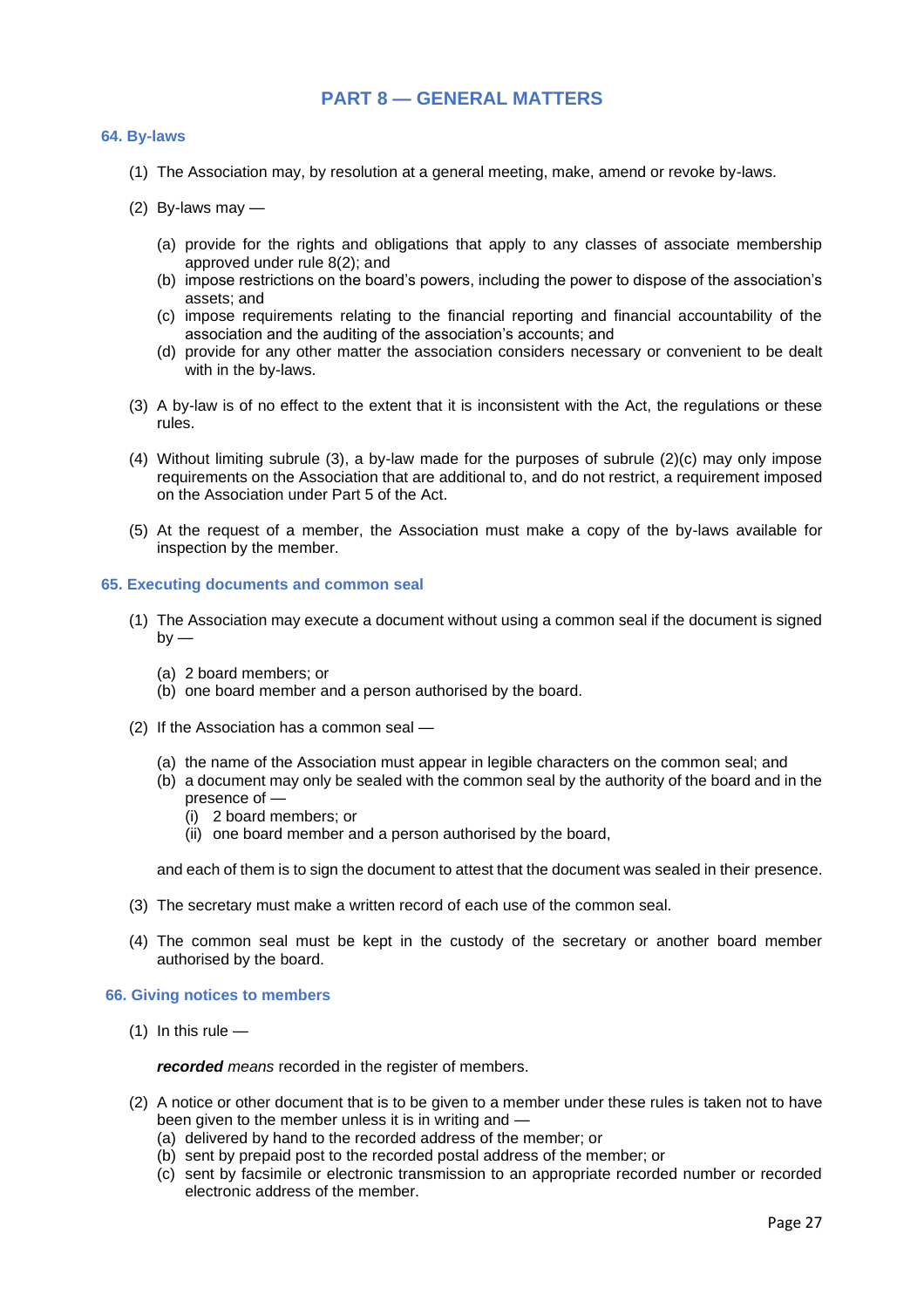#### **67. Custody of books and securities**

- (1) Subject to subrule (2), the books and any securities of the Association must be kept in the secretary's custody or under the secretary's control.
- (2) The financial records and, as applicable, the financial statements or financial reports of the Association must be kept in the treasurer's custody or under the treasurer's control.
- (3) Subrules (1) and (2) have effect except as otherwise decided by the board.
- (4) The books of the Association must be retained for at least 7 years.

#### **68. Record of office holders**

The record of board members and other persons authorised to act on behalf of the Association that is required to be maintained under section 58(2) of the Act must be kept in the secretary's custody or under the secretary's control.

**69. Inspection of records and documents**

- (1) Subrule (2) applies to a member who wants to inspect
	- (a) the register of members under section 54(1) of the Act; or
	- (b) the record of the names and addresses of board members, and other persons authorised to act on behalf of the Association, under section 58(3) of the Act; or
	- (c) any other record or document of the association.
- (2) The member must contact the secretary to make the necessary arrangements for the inspection.
- (3) The inspection must be free of charge.
- (4) If the member wants to inspect a document that records the minutes of a board meeting, the right to inspect that document is subject to any decision the board has made about minutes of board meetings generally, or the minutes of a specific board meeting, being available for inspection by members.
- (5) The member may make a copy of or take an extract from a record or document referred to in subrule (1)(c) but does not have a right to remove the record or document for that purpose.
- (6) The member must not use or disclose information in a record or document referred to in subrule  $(1)(c)$  except for a purpose  $-$ 
	- (a) that is directly connected with the affairs of the Association; or
	- (b) that is related to complying with a requirement of the Act.

#### **70. Publication by board members of statements about Association business prohibited**

A board member must not publish, or cause to be published, any statement about the business conducted by the Association at a general meeting or board meeting unless —

- (a) the board member has been authorised to do so at a board meeting; and
- (b) the authority given to the board member has been recorded in the minutes of the board meeting at which it was given.